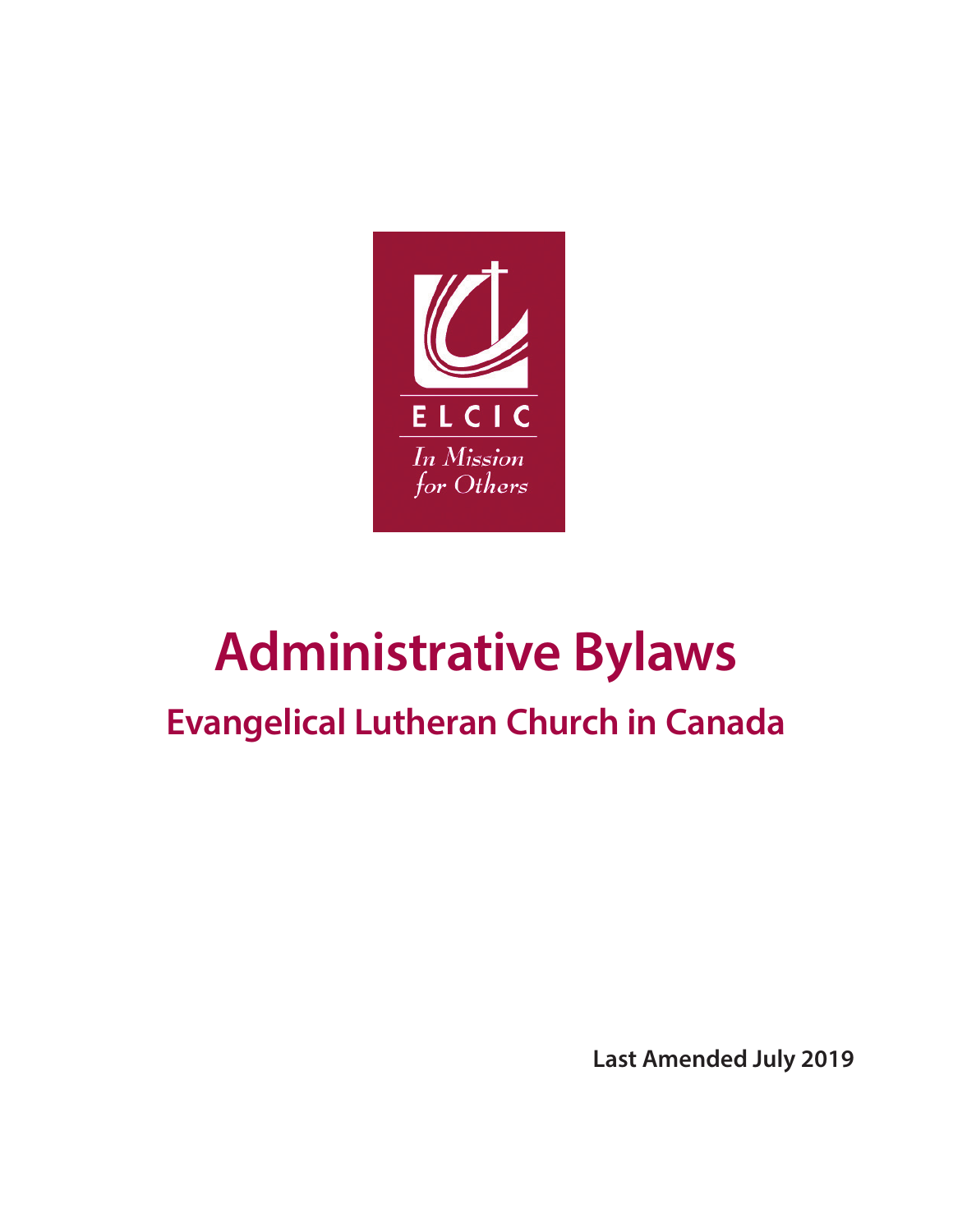## **ADMINISTRATIVE BYLAWS**

## **EVANGELICAL LUTHERAN CHURCH IN CANADA**

## **Table of Contents**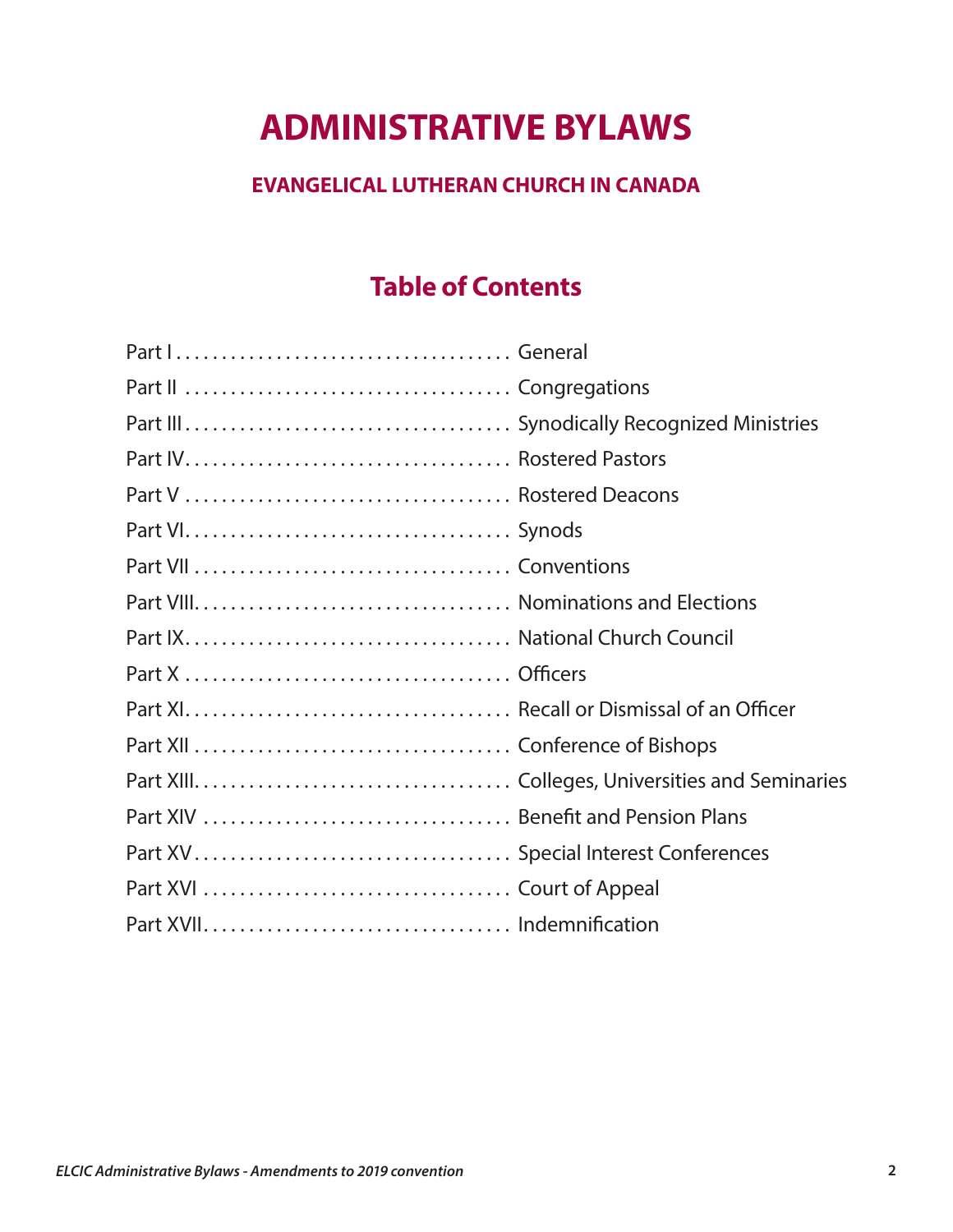## PART **I** GENERAL

#### Section 1. *Definitions*

In these bylaws, unless the context otherwise requires:

- a. "Act" means the *Evangelical Lutheran Church in Canada Act*;
- b. "baptized member" means a baptized individual who is a member of a congregation or synodically recognized ministry;
- c. "convention" means the general or special meeting of delegates;
- d. "delegate" means an individual elected or appointed in accordance with these bylaws to attend a convention;
- e. "director" means a member of the National Church Council;
- f. "layperson" means a baptized member who has not been ordained or consecrated;
- g. "member congregation" means a congregation or several congregations which are served by a common pastoral ministry and which is a member of this church in accordance with these bylaws;
- h. "National Church Council" means the board of directors of this church;
- i. "officers" means the Executive Committee of this church; specifically, the bishop, vice-chair, secretary and treasurer;
- j. "synod" means a body corporate organized in a manner acceptable to the National Church Council to advance the mission of this church in the region established for it in accordance with the constitution and bylaws of this church.

#### Section 2. *Interpretation*

In the interpretation of these bylaws, words and expressions defined in the Act have the same meanings when used in these bylaws. Words in the singular include the plural and vice-versa; words importing gender include all genders and "person" includes an individual, body corporate, partnership, trust and unincorporated organization.

#### Section 3. *Corporate Seal*

The seal, an impression whereof is stamped in the margin hereof, shall be the seal of this church which said seal shall be retained in the head office, in the custody of the secretary, unless otherwise directed by the National Church Council.

#### Section 4. *Head Office*

The registered head office of this church shall be located in Winnipeg, Manitoba.

National Church Council shall determine the location of executive offices.

#### Section 5. *Execution of Documents*

Contracts, documents or any instruments in writing requiring the signature of this church, shall be signed by any two (2) officers and all contracts, documents and instruments in writing so signed shall be binding upon this church without any further authorization or formality. The National Church Council shall have power from time to time by resolution to appoint an individual or individuals on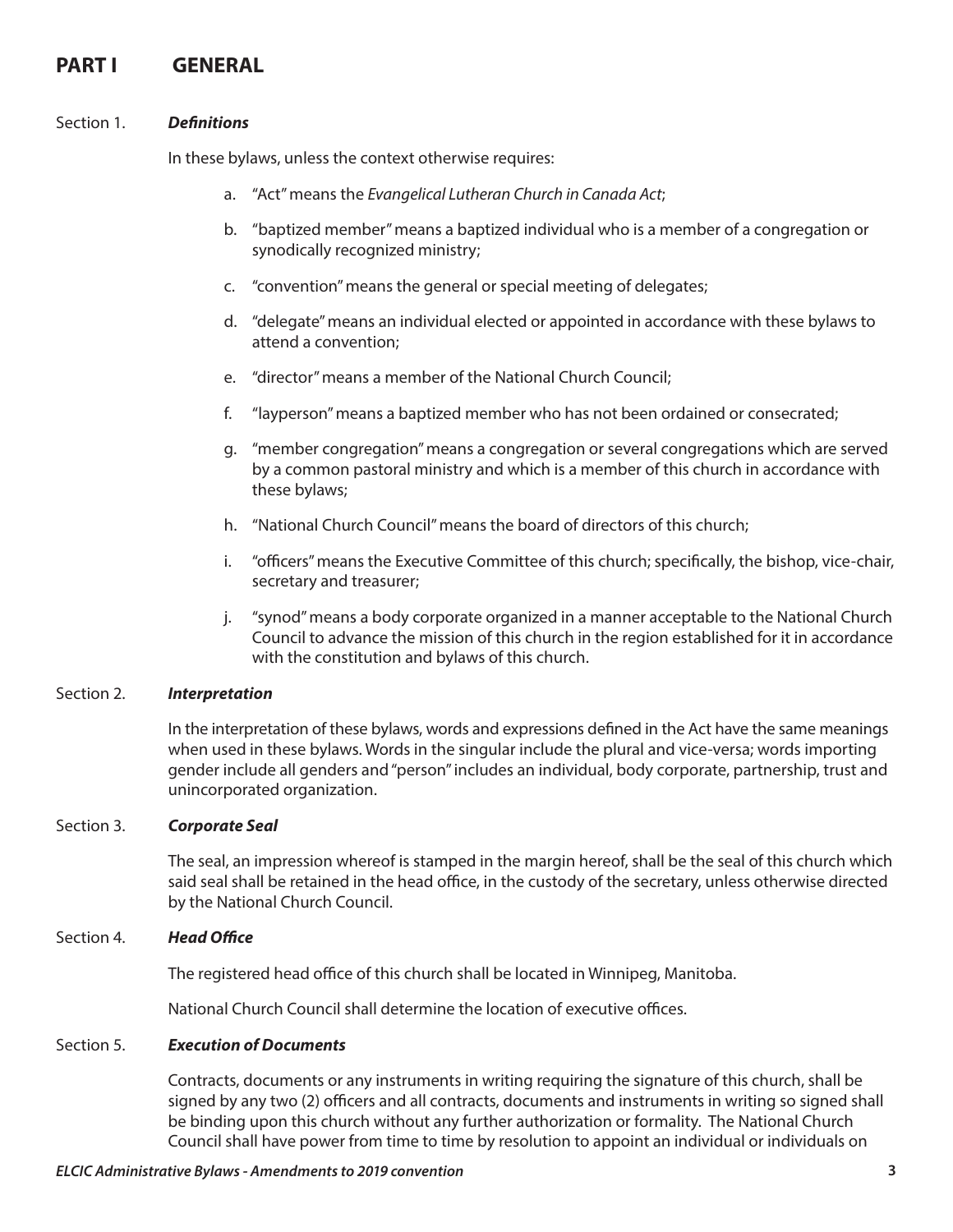behalf of this church to sign specific contracts, documents and instruments in writing. The National Church Council may give this church's power of attorney to any registered dealer in securities for the purposes of the transferring of and dealing with any stocks, bonds and other securities of this church. The seal of this church, when required, may be affixed to contracts, documents and instruments in writing signed as aforesaid or by any officer or officers appointed by resolution of the National Church Council.

- Section 6. *Bourinot's Rules of Order*, latest edition, shall be the governing parliamentary law of this church, except as otherwise provided in its constitution or bylaws.
- Section 7. Proxy or absentee voting shall not be permitted in the transaction of any business.

#### Section 8. *Financial Matters*

- a. The fiscal year and the budget year of this church shall be the calendar year.
- b. The annual budget and financial reports of this church shall reflect the entire range of its activities. The income listed shall include support from all sources.
- c. Each budget shall approve an amount for contingency not to exceed 7% of the budget.
- d. There shall be an operating reserve to be determined by the National Church Council.
- e. There shall be an annual consultation between representatives of the National Church Council and the synods for the purpose of establishing benevolence targets for the following year.
- f. Special church-wide appeals to congregations for raising funds shall require the consent of the convention or the National Church Council.
- g. The financial accounts of this church shall be submitted annually for audit to a chartered accountant appointed by the National Church Council.

## **PART II CONGREGATIONS**

(Constitution, ARTICLE VI)

- Section 1. A congregation seeking to be admitted into this church shall submit to the bishop of the appropriate synod a formal application and a copy of the constitution and bylaws of the congregation. Prior to admitting said congregation, the Synod Council shall ascertain if the constitution and bylaws are in harmony with the faith and polity of this church. The constitution and bylaws take effect upon ratification by the Synod Council.
- Section 2. Each congregation of this church shall:
	- a. regularly and faithfully proclaim the Word and administer the sacraments;
	- b. endeavour to hold at least one service of worship on each Sunday;
	- c. cultivate in its members a life of prayer and an awareness of the presence of God;
	- d. educate persons of all ages in the faith confessed by this church and in its implications for daily living;
	- e. encourage and stimulate its members in their witness to Christ, in works of mercy and in the practice of Christian fellowship and stewardship;
	- f. provide adequately for the material needs of its pastors and deacons and other employees, including ensuring their participation, when eligible, in the benefit plan and in the pension plan as set out in Part XIV;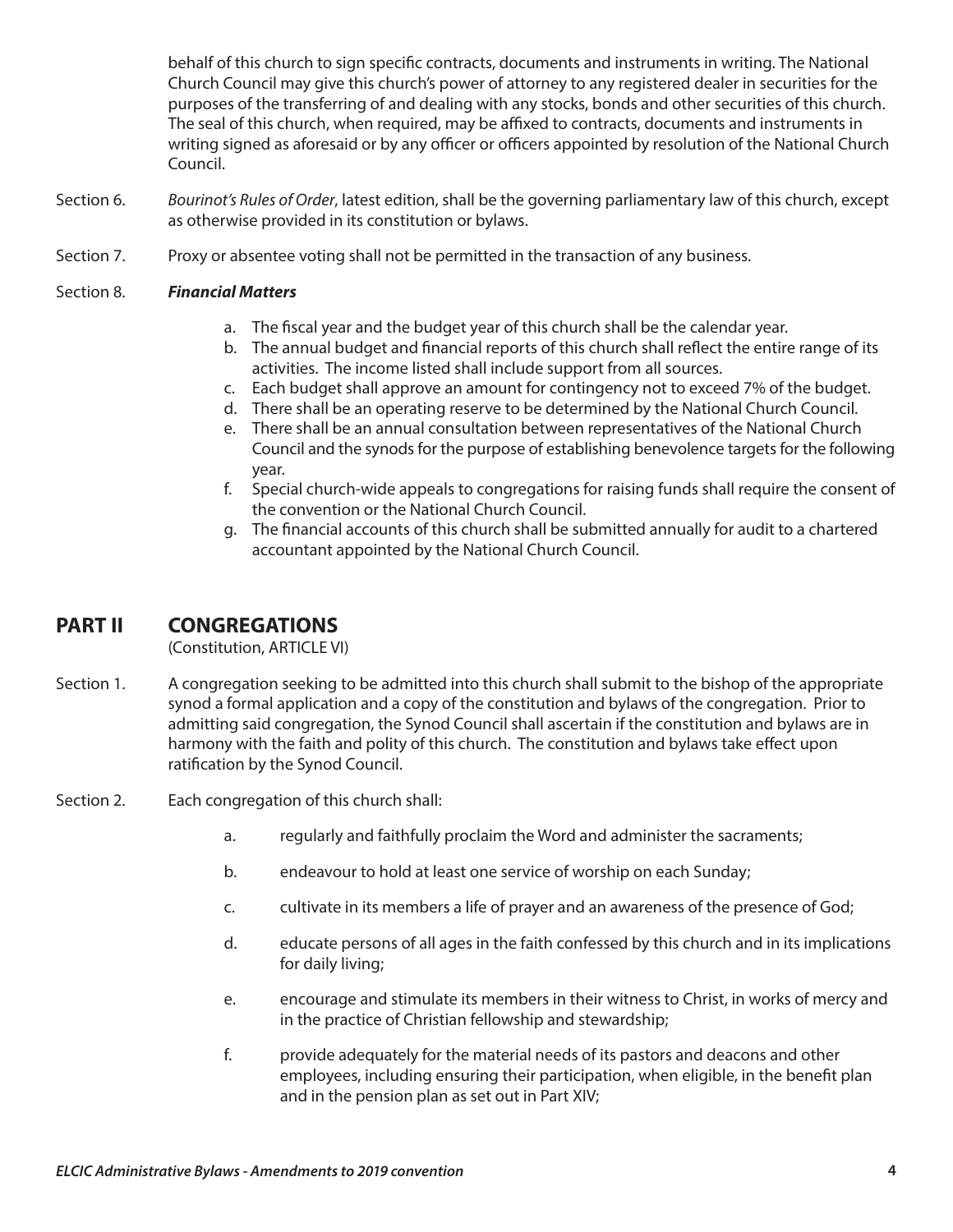- g. share responsibility in providing the funds needed for the life and work of this church and of the synod;
- h. assure that only those on the rosters of pastors or deacons of this church or of churches in full communion agreement with this church serve it in a ministerial capacity, except as this principle is waived in a specific instance with the approval of the bishop of the synod, subject to review by the Synod Council;
- i. comply with the constitution, bylaws and enactments of this church and of the synod, taking no actions in conflict therewith;
- j. operate in accordance with its constitution and bylaws which have been ratified by the synod to which it is assigned; and
- k. submit to the synod any amendments that the congregation has adopted of its constitution and bylaws; such amendments take effect upon ratification by Synod Council.
- Section 3. A congregation may be suspended or excluded from this church by action of a synod if the congregation persists in any of the following offences:
	- a. turning aside from the faith confessed by the Evangelical Lutheran Church in Canada as set forth in ARTICLE II of its constitution;
	- b. willfully violating or disregarding the constitution or official actions of this church or the synod;
	- c. applying for or maintaining membership in another church;
	- d. refusing or neglecting to exercise proper discipline over its members;
	- e. failure to provide financial support to this church or the synod; or
	- f. failure to participate in conventions of the synod without reasonable excuse.

The bishop of the synod shall counsel with any congregation where such offences exist. If necessary, the bishop shall then admonish the congregation in writing. If the admonition is unheeded, a representative committee composed of rostered pastors and/or rostered deacons and laypersons shall be appointed by the Synod Council to investigate the congregation. Upon the recommendation of the committee the Synod Council may suspend or exclude the congregation from this church.

Disciplinary action of the Synod Council may be appealed to the Court of Appeal within forty-five (45) days of receiving notification of the action of the Synod Council. The decision of the Court of Appeal is final.

Section 4. A congregation considering severing its relationship with this church shall confer with the bishop of the synod before any formal steps are taken leading to such action. Subsequent to such consultation with the bishop, a motion to sever the relationship with this church may be considered at a special meeting of the congregation and a two-thirds (2/3) majority vote shall be required for approval of the motion. Written notice of the motion and the date and time of the congregational meeting shall be sent to the bishop at least thirty (30) days before the meeting. A decision to sever the relationship with this church shall not be effective until it has been ratified by a two-thirds (2/3) majority vote at a second special meeting of the congregation held not less than ninety (90) days and not more than one hundred and fifty (150) days after the first meeting. Notice of the date and time of this second meeting shall be sent to the bishop of the synod by registered mail at least thirty (30) days before the meeting.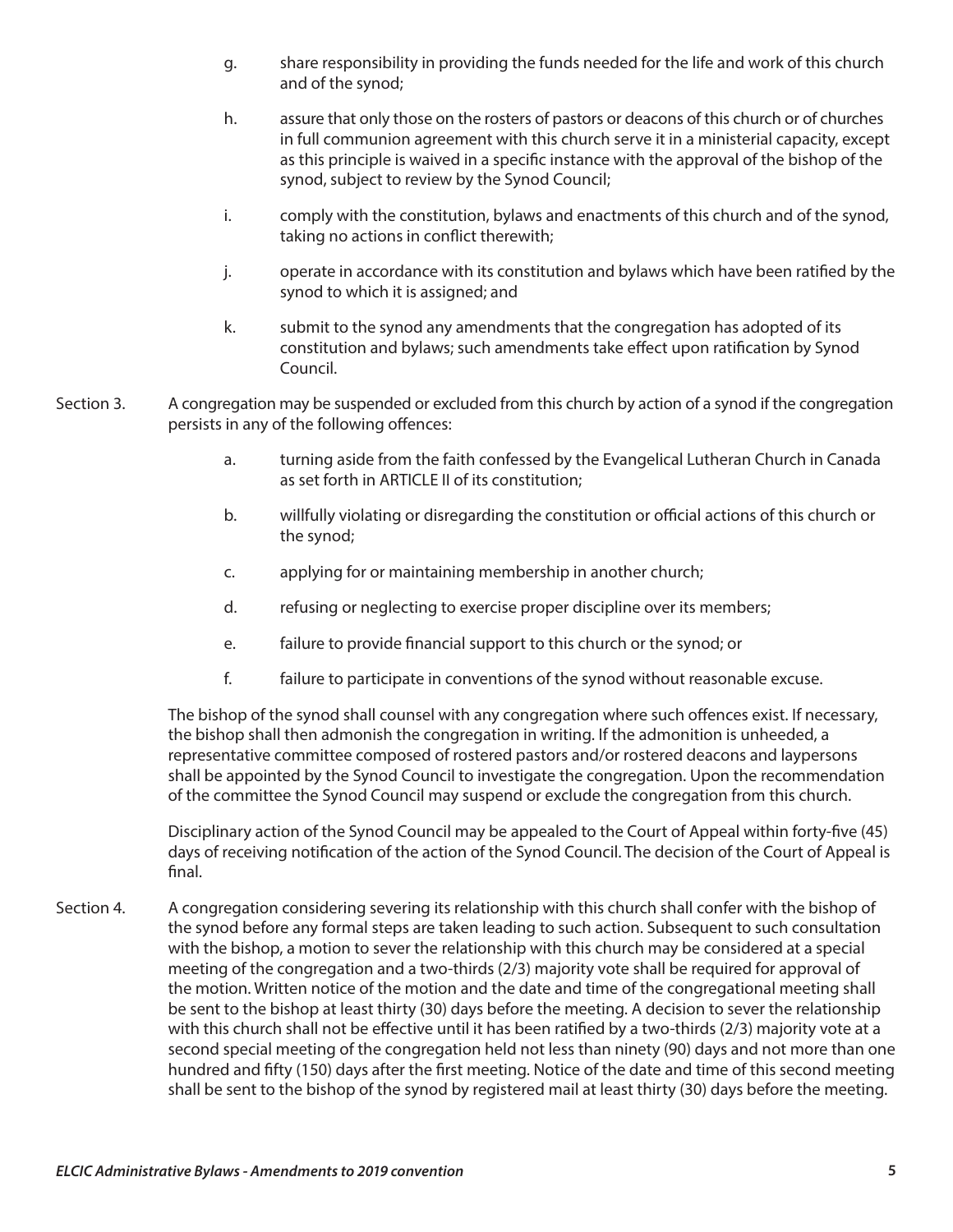## **PART III SYNODICALLY RECOGNIZED MINISTRIES**

(Constitution, ARTICLE VII)

- Section 1. A synodically recognized ministry seeking to be recognized by a synod of this church shall submit to the bishop of the appropriate synod a formal application and a copy of its governing documents. Synod Council shall, prior to recognizing said ministry, ascertain whether those governing documents are in harmony with the faith and polity of this church. The governing documents take effect upon ratification by the Synod Council.
- Section 2. Each synodically recognized ministry of this church shall:
	- a. faithfully live out its unique mission;
	- b. annually report to the appropriate synod;
	- c. comply with the constitution, bylaws and enactments of this church and of the synod, taking no actions in conflict therewith;
	- d. operate in accordance with their governing documents which have been ratified by the synod to which it is assigned;
	- e. submit to the synod any amendments that have been adopted; such amendments take effect upon ratification by Synod Council; and
	- f. commit to live out a relationship of mutual support with this church through prayer, by participation in the wider church, with financial and other resources, and by regular communication.
- Section 3. A synodically recognized ministry may be suspended or excluded from this church by action of a synod if the ministry persists in any of the following offences:
	- a. turning aside from the faith confessed by the Evangelical Lutheran Church in Canada as set forth in ARTICLE II of its constitution;
	- b. willfully violating or disregarding the constitution or official actions of this church or the synod; or
	- c. refusing or neglecting to exercise proper discipline over its members.

The bishop of the synod shall counsel with any synodically recognized ministry where such offences exist. If necessary, the bishop shall then admonish the ministry in writing. If the admonition is unheeded, a representative committee composed of rostered pastors or rostered deacons and laypersons shall be appointed by the Synod Council to investigate the ministry. Upon the recommendation of the committee, the Synod Council may suspend or exclude the ministry from this church.

Disciplinary action of the Synod Council may be appealed to the Court of Appeal within forty-five (45) days of receiving notification of the action of the Synod Council. The decision of the Court of Appeal is final.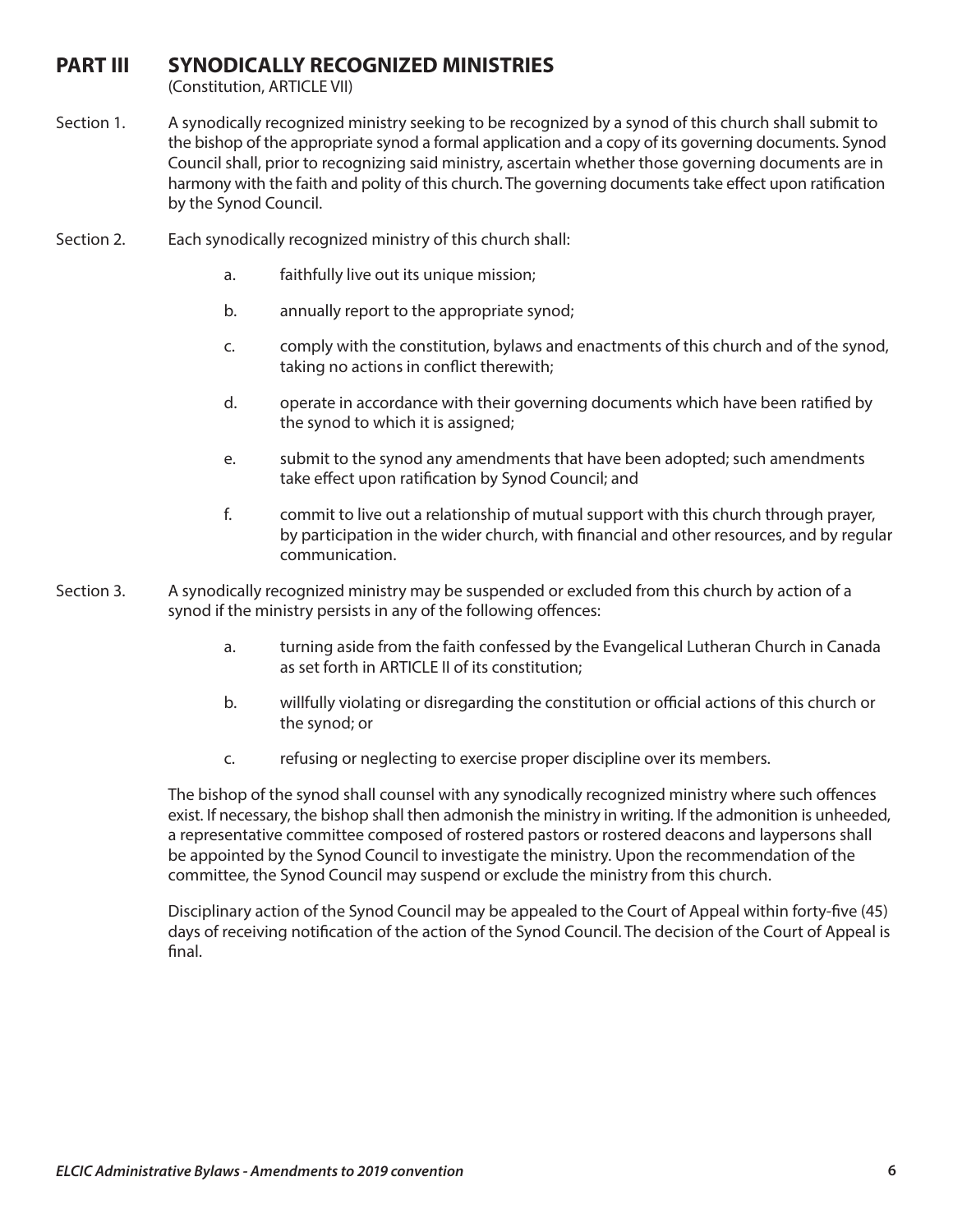## **PART IV ROSTERED PASTORS**

(Constitution, ARTICLE VIII)

#### Section 1. *Standards for Admission*

To be eligible for ordination or admission onto the roster of pastors of this church, a candidate must have accepted a call (which call may be subject to the candidate's ordination) and must have met the standards set forth in the *Candidacy Manual* of this church.

#### Section 2. *Colloquy*

Synodical examining committees shall interview all candidates for ordination and all persons applying for admission to the roster of pastors and shall ensure their:

- a. acceptance of and adherence to the Confession of Faith of this church;
- b. fulfilment of academic requirements; and
- c. personal qualifications for carrying out the functions of ordained ministry as a pastor.

#### Section 3. *Continuance on the Roster of Pastors*

- a. In order to remain on the roster of pastors of this church, each pastor must be in possession of a proper call, be on leave from call, retired, or be an individual who has been suspended from exercising the office and privileges of ordained ministry as a pastor, in accordance with these administrative bylaws. A Synod Council may remove an individual from the roster of pastors in accordance with the provisions of this Part.
- b. Calls may be issued for the ministries specified below by the agencies indicated:

## Type of Ministry **Source of Call** i. Parish pastor Congregation ii. Bishop of this church Convention of this church iii. Staff of this church National Church Council iv. Synod bishop and synod officers Synod Convention v. Staff of synod Synod Council vi. Staff of an educational or charitable Synod Council on whose institution or agency the institution or  $\frac{d}{dx}$  territory the institution or agency carries out its functions. vii. Staff of Federation of Lutheran Churches National Church Council viii. Staff of nationwide Inter-Lutheran Agency National Church Council ix. Staff of a provincial agency or institution Synod Council x. Staff of an interdenominational agency National Church Council xi. Chaplain in the Armed Forces or in an National Church Council institution operated by the federal government. xii. Pastor developing a new congregation Synod Council xiii. Pastor in a synodically recognized ministry Synod Council xiv. Pastor of an independent congregation in National Church Council Canada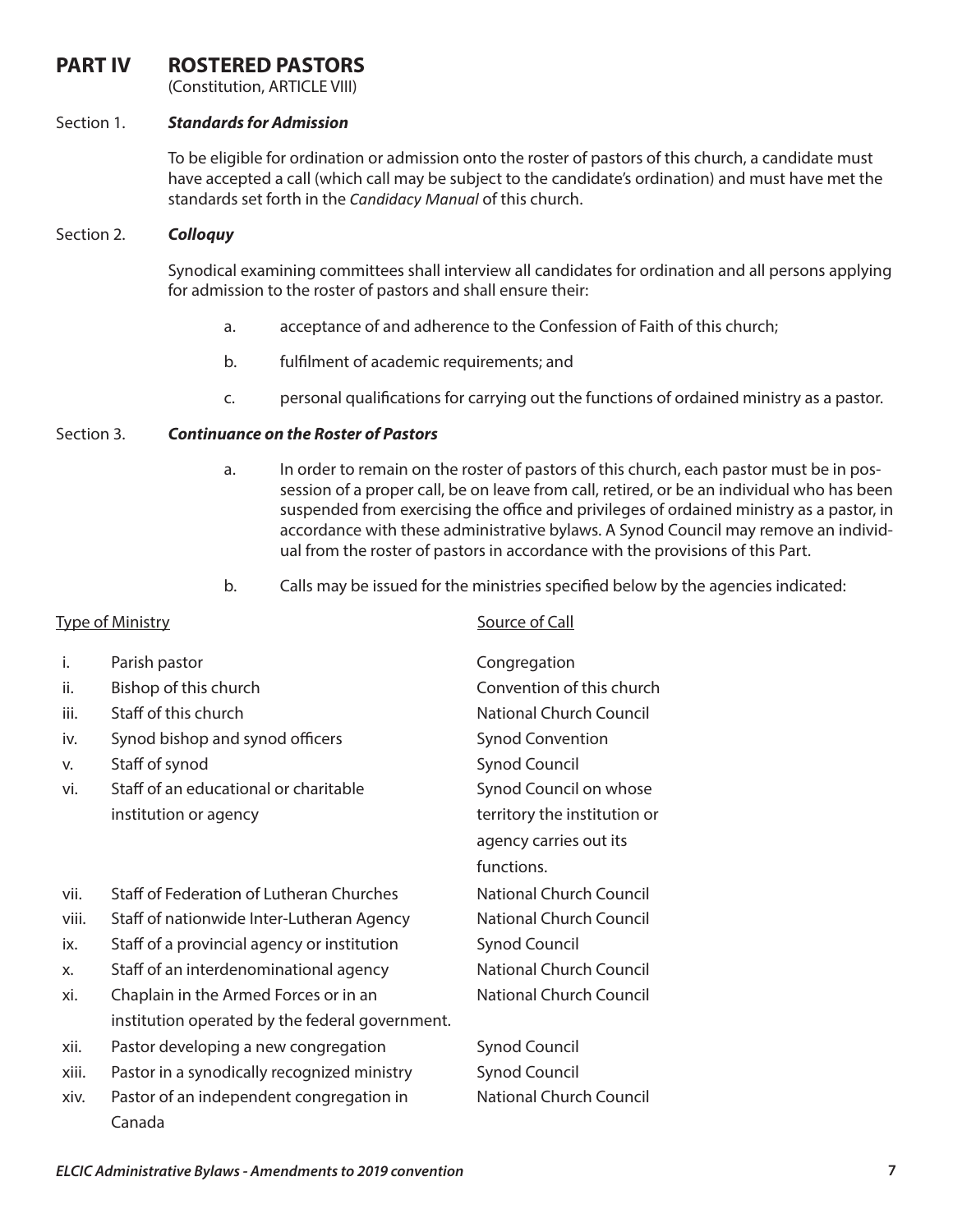| XV.    | Pastor serving an institution or agency                     | <b>National Church Council</b> |
|--------|-------------------------------------------------------------|--------------------------------|
|        | outside of Canada                                           |                                |
| xvi.   | Global missionary                                           | National Church Council        |
| xvii.  | Pastor serving in a congregation under<br>synod supervision | <b>Synod Council</b>           |
| xviii. | Ministries not otherwise provided for                       | Synod Council on whose         |
|        | (as in conjunction with occupations in                      | territory the ministry is      |
|        | unusual ministries in approved                              | located or National Church     |
|        | situations)                                                 | Council if the ministry        |
|        |                                                             | involves more than one         |
|        |                                                             | synod or is outside Canada,    |
|        |                                                             | upon recommendation of the     |
|        |                                                             | Conference of Bishops          |
| xix.   | Pastor ordained through alternate routes                    | <b>Synod Council</b>           |

xix. Pastor ordained through alternate routes recognized by this church

> c. All pastors of this church shall make an annual report of their ministry to their synod bishop.

- d. Each pastor shall, when eligible, participate in the benefit plan and in the pension plan referred to in Part XIV unless, with respect to the pension plan, such pastor is required to participate in another registered pension plan as defined in section 147.1 of the Income Tax Act. A pastor required to participate in another registered pension plan shall provide proof of such participation to the board appointed to administer the pension plan referred to in Part XIV.
- Section 4. No pastor of this church shall divulge any confidential disclosure given in the course of the care of souls or otherwise in a professional capacity, except with the express permission of the person involved, or where required by law, or in order to prevent the commission of a crime.
- Section 5. Pastors on the faculty of the Lutheran Theological Seminary Saskatoon must maintain status on the roster of pastors of the British Columbia Synod of the Evangelical Lutheran Church in Canada, the Alberta Synod of the Evangelical Lutheran Church in Canada, the Saskatchewan Synod of the E vangelical Lutheran Church in Canada or the Manitoba/Northwestern Ontario Synod of the Evangelical Lutheran Church in Canada. The synod in which the faculty member will be rostered will be decided by the Board of Governors of Lutheran Theological Seminary. Pastors on the faculty of Martin Luther University College must maintain status on the roster of pastors of the Eastern Synod of the Evangelical Lutheran Church in Canada.
- Section 6. A pastor of this church who accepts a call in a full communion partner church or another church with which this church has exchangeability of clergy shall, upon application to the bishop of the synod, be entitled to a Certificate of Transfer.
- Section 7. If a pastor resides at too great a distance from any congregation or synodically recognized ministry of this church or a full communion partner church to be able to sustain a living relationship thereto, the bishop of the synod may grant permission to hold membership in a congregation of another church.
- Section 8. Other than serving as pastor to and/or joining a full communion partner church, or except as provided for in Section 7 above, a pastor of this church who enters the ministry or joins a congregation of a church other than this church shall cease to be a member of this church and shall be removed from the roster of pastors.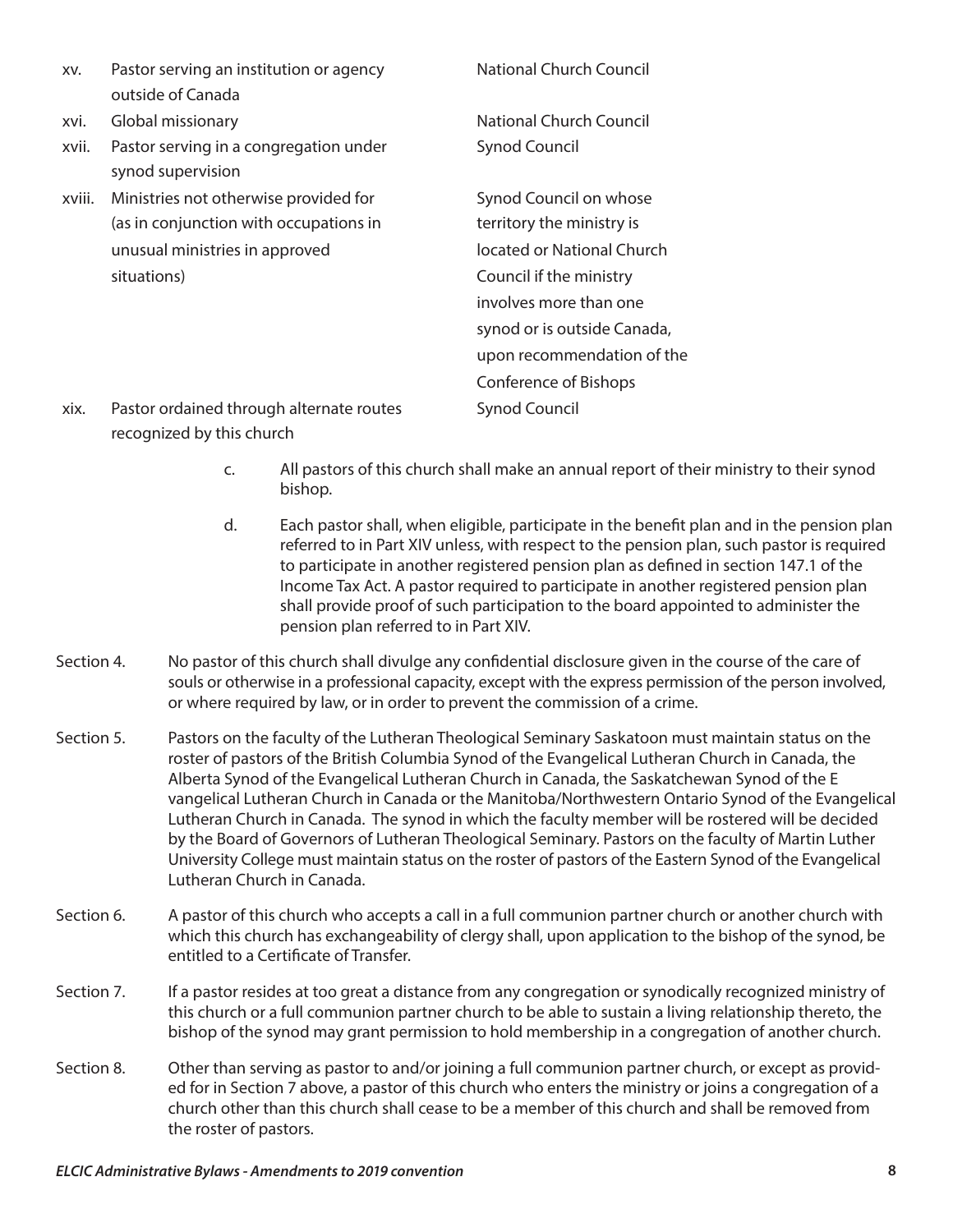Section 9. A pastor may voluntarily resign from the roster by giving written notice to the bishop of the synod. Request for reinstatement shall be submitted to the synod examining committee. Upon favourable action by this committee, the bishop shall declare the person eligible for a call. Upon acceptance of a call, the person shall be reinstated on the roster of pastors.

> A person who has failed to be approved by one synod may re-apply only to the same synod. If the second application is declined, the candidate may appeal to the National Church Council through the bishop of this church for an exception to this limitation.

- Section 10. A pastor serving under a call shall not engage in an additional occupation without approval of the calling authority and the bishop of the synod. The approval shall not be unreasonably withheld.
- Section 11. A pastor desiring to remain on the roster without call shall make application to the bishop of the synod, who shall bring the request to the Synod Council for action. The Synod Council may grant the application for a period of up to three (3) years. An application for an extension of "on leave from call" status for an additional five (5) years may be granted by the Synod Council for the purpose of parental leave or study leave.

The status of "on leave from call" shall be subject to an annual review by the Synod Council and may be cancelled by the Synod Council as a result of this review. Before cancelling the status of "on leave from call", the Synod Council shall give the pastor ninety (90) days written notice of the intent to cancel. The action of the Synod Council may be appealed to the Court of Appeal within forty-five (45) days of receiving notification of the intent of the Synod Council to cancel the "on leave from call" status. The decision of the Court of Appeal shall be final.

At the end of the approved "on leave from call" period, the Synod Council shall remove the pastor from the roster of pastors and shall notify that pastor of such action. This action of the Synod Council is not subject to appeal.

Section 12. Upon application, the status of "retired" shall be granted by Synod Council to a pastor who has attained the age of fifty-five (55) years or who has thirty (30) years of service.

#### Section 13. *Discipline*

Synod Councils shall undertake to put in place the following provisions for discipline of pastors:

- a. Synod Councils shall subject a pastor to discipline, including but not limited to suspension or removal from the office and privileges of ordained ministry as a pastor, for:
	- i. preaching or teaching of doctrine in conflict with the Confession of Faith of this church (Constitution, ARTICLE II);
	- ii. conduct unbecoming a pastor;
	- iii. willful disregard for or violation of the functions and standards established by this church for the office of Word and Sacrament; or
	- iv. willful disregard of the constitution, administrative bylaws or enactments of this church or the synod.
- b. After three (3) years, a pastor suspended from the office and privileges of ordained ministry as a pastor by a Synod Council shall be removed from the roster of pastors by the Synod Council which suspended such individual unless, within three (3) years of the date of such suspension, that Synod Council received evidence satisfactory to it of repentance and amendment of life.
- c. A pastor under discipline by a synod or otherwise removed by it from the roster of pastors must be restored by that synod to good standing before becoming eligible for acceptance by another synod. If not restored by that synod, the pastor may appeal to the Court of Appeal for an exception to this ruling.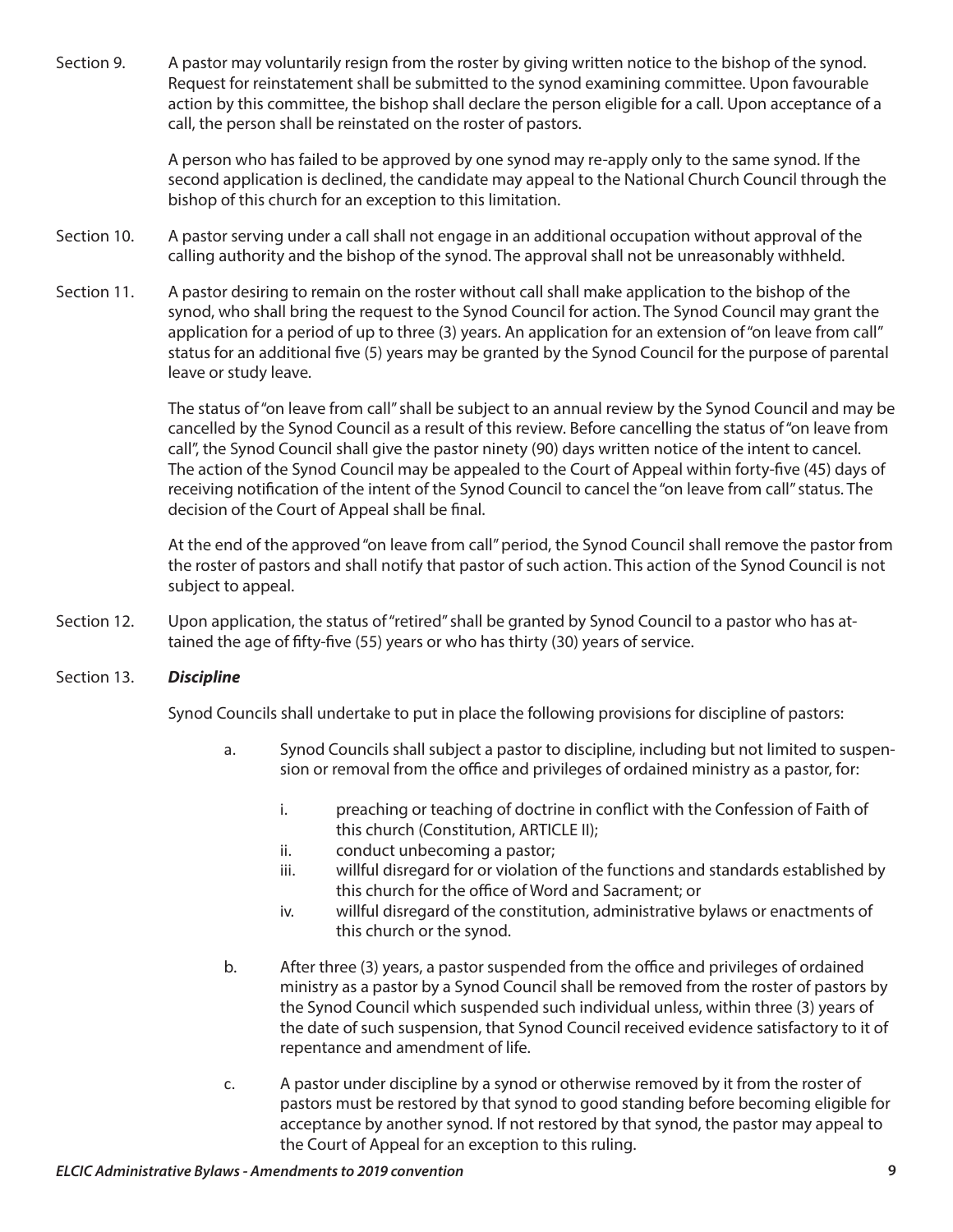- d. Upon reinstatement by a Synod Council, a pastor who was suspended from the office and privileges of ordained ministry as a pastor may apply for status of "on leave from call".
- Section 14. The National Church Council may, from time to time, establish guidelines to define or to assist in the interpretation of the above grounds for discipline.
- Section 15. The National Church Council shall also maintain a *Manual on Discipline of Rostered Ministers* containing material which provides guidance to synods and individuals involved in a process dealing with a complaint against, or the discipline of, a pastor.

## **PART V ROSTERED DEACONS**

(Constitution, ARTICLE IX)

#### Section 1. *Standards for Admission*

To be eligible for ordination or admission onto the roster of deacons of this church, a candidate must have accepted a call (which call may be subject to the candidate's ordination) and must have met the standards set forth in the Candidacy Manual of this church.

Section 2. *Colloquy*

Synodical examining committees shall interview all candidates for ordination and all persons applying for admission onto the roster of deacons and shall ensure their:

- a. acceptance of and adherence to the Confession of Faith of this church;
- b. fulfilment of academic requirements; and
- c. personal qualifications for carrying out the functions of ordained ministry as a deacon.
- Section 3. Continuance on the Roster of Deacons
	- a. In order to remain on the roster of deacons, each deacon must be in possession of a proper call, on leave from call, retired, or be an individual who has been suspended from exercising the office and privileges of ordained ministry as a deacon, in accordance with these administrative bylaws. A Synod Council may remove an individual from the roster of deacons in accordance with the provisions of this Part.
	- b. Calls may be issued for the ministries specified below by the agencies indicated:

|       | <b>Type of Ministry</b>                     | Source of Call                      |  |
|-------|---------------------------------------------|-------------------------------------|--|
| i.    | <b>Congregational Deacon</b>                | Congregation                        |  |
| ii.   | Staff of this church                        | <b>National Church Council</b>      |  |
| iii.  | Synod officer                               | <b>Synod Convention</b>             |  |
| iv.   | Staff of the synod                          | <b>Synod Council</b>                |  |
| v.    | Staff of an educational or charitable       | Synod Council on whose              |  |
|       | institution or agency                       | territory the institution or agency |  |
|       |                                             | carries out its functions           |  |
| vi.   | Staff of Federation of Lutheran Churches    | <b>National Church Council</b>      |  |
| vii.  | Staff of a nationwide Inter-Lutheran Agency | National Church Council             |  |
| viii. | Staff of a provincial agency or institution | <b>Synod Council</b>                |  |
| ix.   | Staff of an inter-denominational agency     | <b>National Church Council</b>      |  |
|       |                                             |                                     |  |

*ELCIC Administrative Bylaws - Amendments to 2019 convention* **10**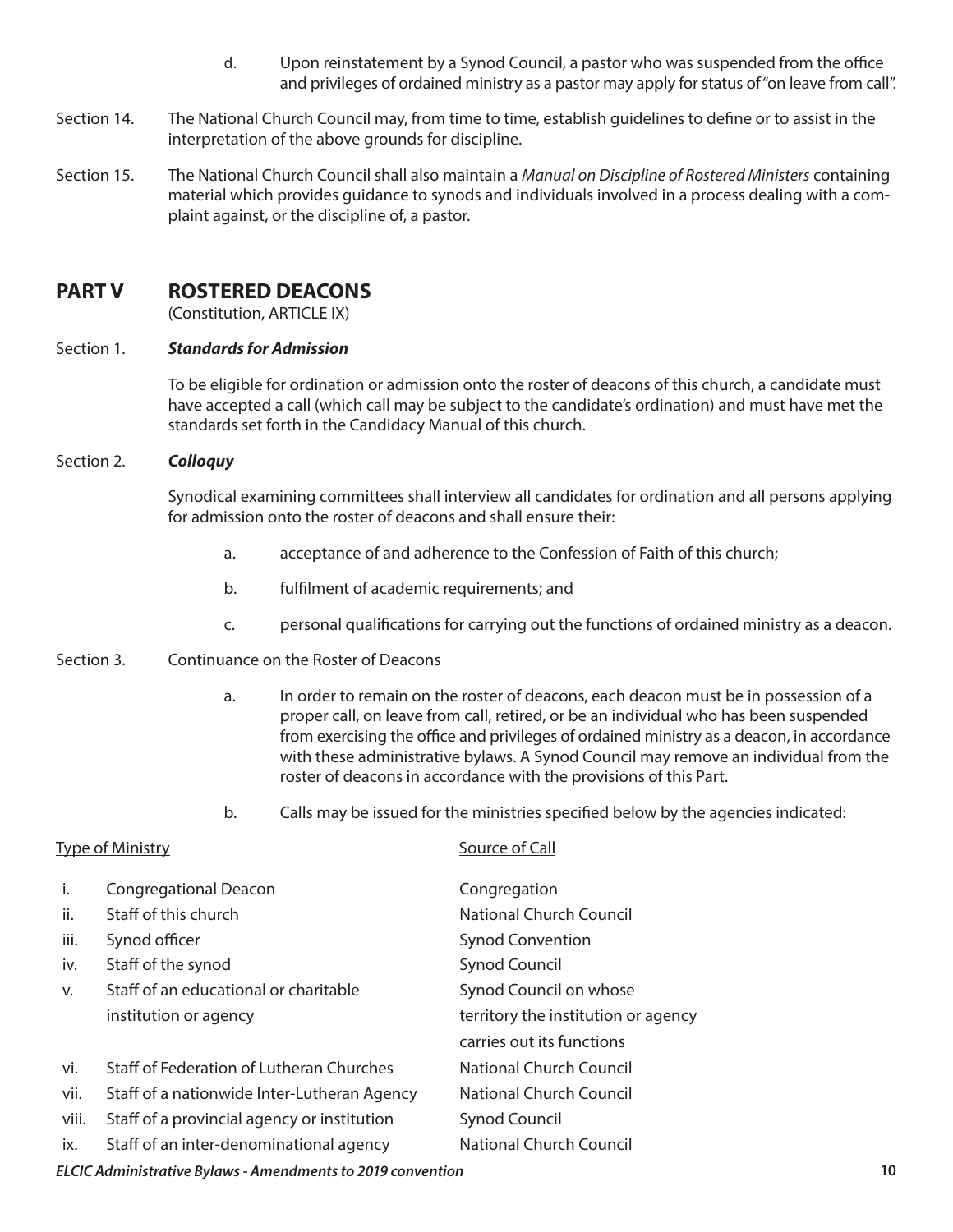- x. Chaplain in an institution operated by the National Church Council federal government
- xi. Deacon of a Synod Council on whose
- xii. Deacon serving an institution or National Church Council agency outside of Canada
- xiii. Global missionary **National Church Council**
- xiv. Ministries not otherwise provided for Synod Council on whose (as in conjunction with occupations in territory the ministry is unusual ministries in approved located or National Church situations) and the ministry council if the ministry

synodically recognized ministry the ministry the ministry is situated

involves more than one synod or is outside Canada, upon recommendation of the Conference of Bishops

- c. All deacons shall make an annual report of their ministry to their synod bishop.
- d. Each deacon shall, when eligible, participate in the benefit plan and in the pension plan referred to in Part XIV unless, with respect to the pension plan, such deacon is required to participate in another registered pension plan as defined in section 147.1 of the Income Tax Act. A deacon required to participate in another registered pension plan shall provide proof of such participation to the board appointed to administer the pension plan referred to in Part XIV.
- Section 4. No deacon shall divulge any confidential disclosure given in the course of the care of souls or otherwise in a professional capacity, except with the express permission of the person involved, or where required by law, or in order to prevent the commission of a crime.
- Section 5. If a deacon resides at too great a distance from any congregation or synodically recognized ministry of this church or a full communion partner church to be able to sustain a living relationship thereto, the bishop of the synod may grant permission to hold membership in a congregation of another church.
- Section 6. Other than serving as deacon to and/or joining a full communion partner church, or except as provided for in Section 5 above, a deacon of this church who enters the ministry or joins a congregation of a church other than this church shall cease to be a member of this church and shall be removed from the roster of deacons.
- Section 7. A deacon may voluntarily resign from the roster by giving written notice to the bishop of the synod. Request for reinstatement shall be submitted to the synod examining committee. Upon favourable action by this committee, the bishop of the synod shall declare the person eligible for a call. Upon acceptance of a call, the person shall be reinstated on the roster of deacons.

A person who has failed to be approved by one synod may re-apply only to the same synod. If the second application is declined, the candidate may appeal to the National Church Council through the bishop of this church for an exception to this limitation.

Section 8. A deacon serving under a call shall not engage in an additional occupation without approval of the calling authority and the bishop of the synod. Approval shall not be unreasonably withheld.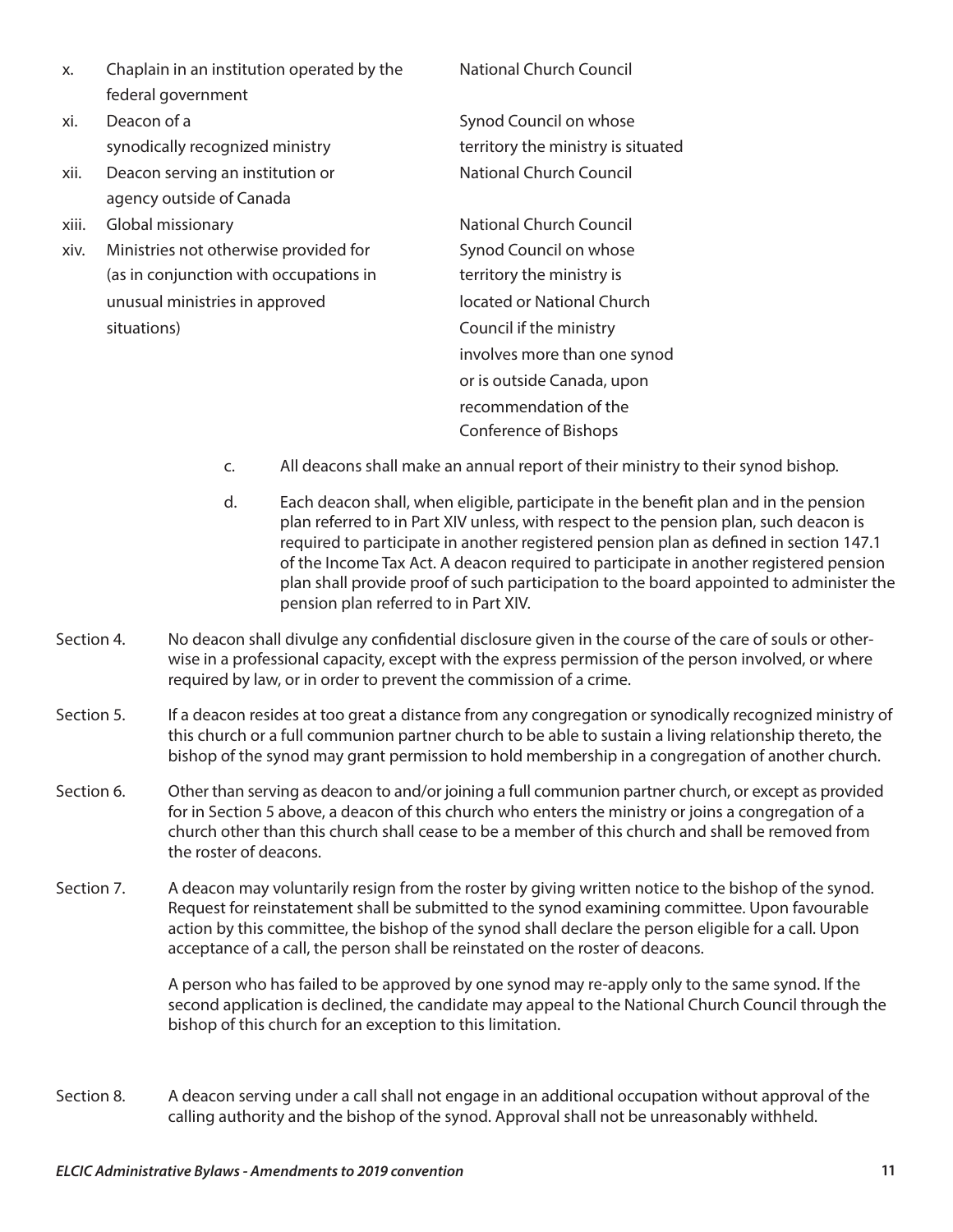Section 9. A deacon desiring to remain on the roster without call shall make application to the bishop of the synod, who shall bring the request to the Synod Council for action. The Synod Council may grant the application for a period of up to three (3) years. An application for an extension of "on leave from call" status for an additional five (5) years may be granted by the Synod Council for the purpose of parental leave or study leave.

> The status of "on leave from call" shall be subject to an annual review by the Synod Council and may be cancelled by the Synod Council as a result of this review. Before cancelling the status of "on leave from call" the Synod Council shall give the deacon ninety (90) days written notice of the intent to cancel. The action of the Synod Council may be appealed to the Court of Appeal within forty-five (45) days of receiving notification of the intent of the Synod Council to cancel the "on leave from call" status. The decision of the Court of Appeal shall be final.

> At the end of the approved "on leave from call" period, the Synod Council shall remove the deacon from the roster of ministers and shall notify that deacon of such action. This action of the Synod Council is not subject to appeal.

Section 10. Upon application, the status of "retired" shall be granted by Synod Council to a deacon who has attained the age of fifty-five (55) years or who has thirty (30) years of service.

#### Section 11. *Discipline*

Synod Councils shall undertake to put in place the following provisions for discipline of deacons:

- a. The Synod Council shall subject a deacon to discipline, including, but not limited to suspension or removal from the office and privileges of ordained ministry as a deacon, for:
	- i. preaching or teaching of doctrine in conflict with the Confession of Faith of this church (Constitution, ARTICLE II);
	- ii. conduct unbecoming a deacon;
	- iii. willful disregard for or violation of the functions and standards established by this church for the office of Word and service; or
	- iv. willful disregard of the constitution, administrative bylaws or enactments of this church or of the synod.
- b. After three (3) years, a deacon suspended from the office and privileges of ordained ministry as a deacon by a Synod Council shall be removed from the roster of deacons by the Synod Council which suspended such individual unless, within three (3) years of the date of such suspension, that Synod Council receives evidence satisfactory to it of repentance and amendment of life.
- c. A deacon under discipline by a synod or otherwise removed by it from the roster of deacons must be restored by that synod to good standing before becoming eligible for acceptance by another synod. If not restored by that synod, the deacon may appeal to the Court of Appeal for an exception to this ruling.
- d. Upon reinstatement by a Synod Council, a deacon who was suspended from the office and privileges of ordained ministry as a deacon may apply for status of "on leave from call".
- Section 12. The National Church Council may, from time to time, establish guidelines to define or to assist in the interpretation of the above grounds for discipline.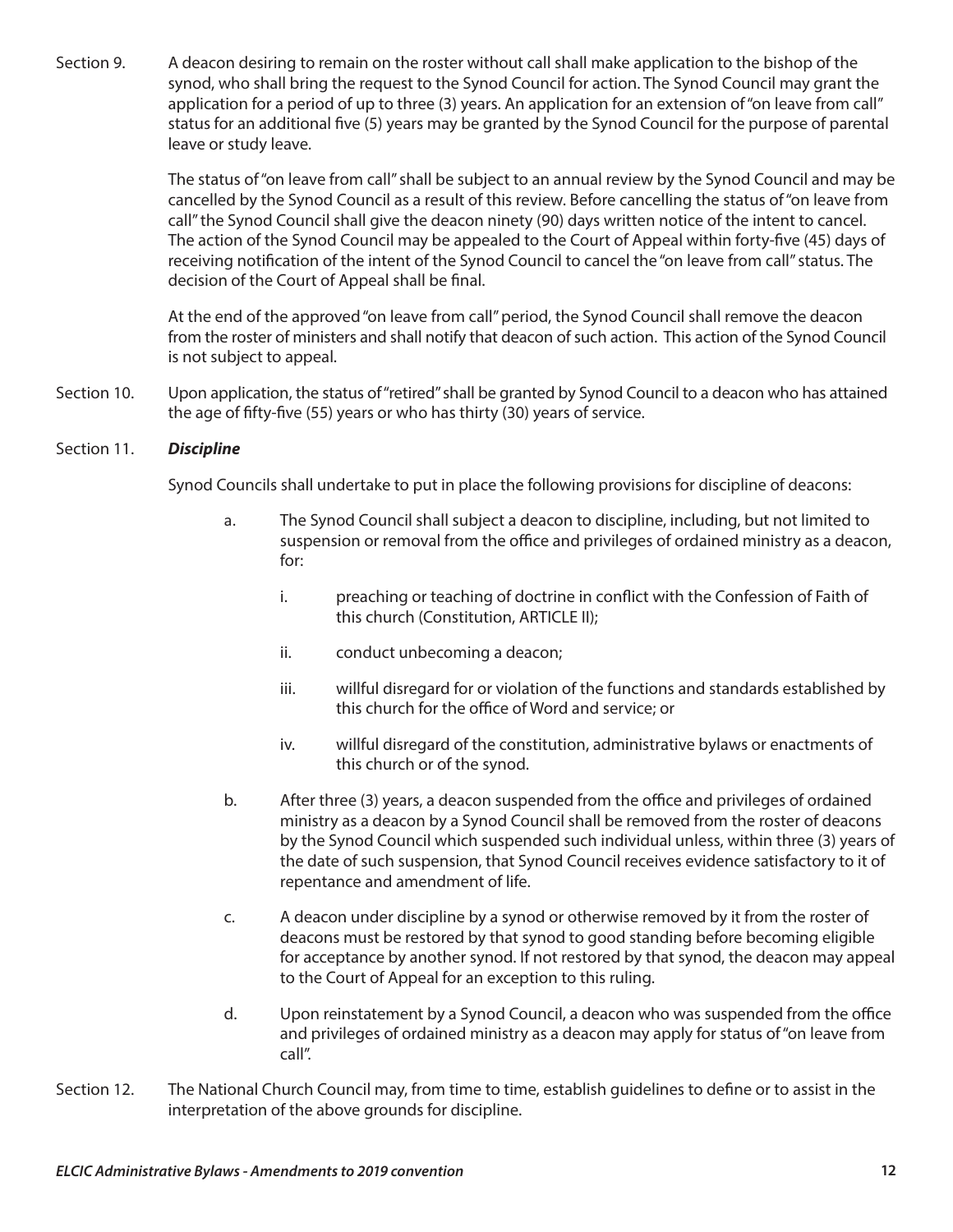Section 13. The National Church Council shall also maintain a *Manual on Discipline of Rostered Ministers* containing material which provides guidance to synods and individuals involved in a process dealing with a complaint against, or the discipline of, a deacon.

## **PART VI SYNODS**

(Constitution, ARTICLE XI)

- Section 1. This church shall be organized into five (5) synods with names and territories as follows:
	- a. Name: British Columbia Synod of the Evangelical Lutheran Church in Canada.

Territory: Province of British Columbia.

- b. Name: Alberta Synod of the Evangelical Lutheran Church in Canada, also known as the Synod of Alberta and the Territories. Territory: Province of Alberta and territories of the Yukon, Nunavut and the Northwest Territories.
- c. Name: Saskatchewan Synod of the Evangelical Lutheran Church in Canada.

Territory: Province of Saskatchewan and the geographical area served by member congregations outside Saskatchewan.

d. Name: Manitoba/Northwestern Ontario Synod of the Evangelical Lutheran Church in Canada.

Territory: Province of Manitoba and the portion of Ontario west of 86 degrees longitude.

- e. Name: Eastern Synod of the Evangelical Lutheran Church in Canada. Territory: Province of Ontario east of 86 degrees longitude and the Provinces of Quebec, New Brunswick, Nova Scotia, Prince Edward Island and Newfoundland and Labrador.
- Section 2. The number and size of synods shall be reviewed by the National Church Council at such times as it deems appropriate or when a request for such a review is made by a synod seeking a change to its boundaries or by at least forty (40) congregations seeking a change to the boundaries of their synod. The establishment of a new synod must receive a two-thirds (2/3) majority vote by the delegates present and voting at the convention(s) of the synod(s) involved and thereafter it must be approved by the convention of this church by a majority vote.
- Section 3. Each synod shall have its own bishop.
- Section 4. Congregations, which might benefit from inclusion in an adjoining synod, may apply to this church for reassignment to that synod.
- Section 5. The bishop of this church, or a bishop otherwise appointed by the bishop of this church, shall preside according to the duly authorized rite of this church when a newly elected synodical bishop is set apart and/or installed to that office.
- Section 6. Within the context of this church's policy and structure as set forth in these bylaws and by convention resolution, each synod bears primary responsibility for:
	- a. initiating and developing new congregations and synodically recognized ministries on its territory;
	- b. providing chaplaincies and other forms of ministry to institutions on its territory;
	- c. relating to regional social structures, councils of churches and the like;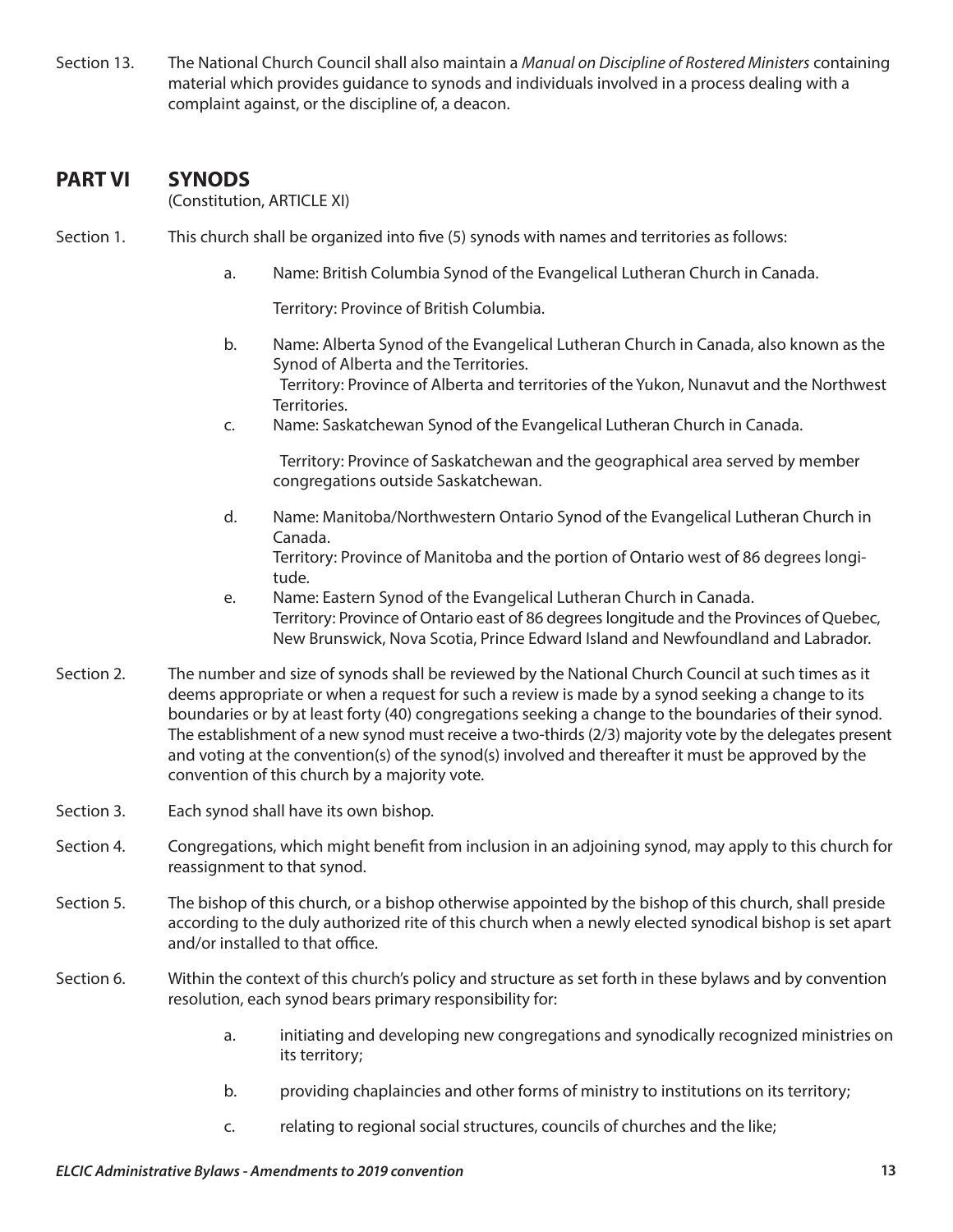- d. operating camps and other centres for conferences and retreats;
- e. developing programs and providing resources for evangelism, Christian education, social ministry, stewardship, worship and music, and youth ministry among its members in co-operation with this church and the synods; and
- f. promoting and supporting the cause of mission in the world.
- Section 7. Each synod shall be responsible for maintaining current rosters of pastors and deacons of this church which are within its jurisdiction. At the written request of a rostered pastor or rostered deacon who is a member in good standing and who is called into another synod, the secretary of each synod shall complete the required documentation.
- Section 8. Each synod shall be responsible for all acts of installation of its rostered pastors and rostered deacons, except in the case of the National Bishop of this church and other rostered pastors or rostered deacons serving under call from the National Church Council.
- Section 9. Each synod shall receive contributions from congregations for the work of this church and shall forward to this church a proportion thereof determined by mutual consultation between the synod and this church.

## **PART VII CONVENTIONS**

(Constitution, ARTICLE XII)

- Section 1. The regular conventions of this church shall be held triennially.
- Section 2. The time and place of each regular convention shall be determined by National Church Council.
- Section 3. The secretary shall make a *Bulletin of Reports* available to all delegates-elect at least forty-five (45) days before each regular convention.
- Section 4. Arrangements for conventions of this church shall be made by the National Church Council in conjunction with a committee appointed by the host synod for that purpose.
- Section 5. Each synod shall pay the cost of its delegate(s) at a rate determined by the National Church Council.
- Section 6. All appointments for general religious services or public meetings shall be subject to approval by the bishop of this church, who shall appoint a chaplain to be responsible for the devotional periods of the convention.
- Section 7. The members of National Church Council shall be voting delegates at convention. In addition, the maximum number of synod elected or appointed voting delegates at convention shall be one hundred and fifty (150), comprised of a maximum of ninety (90) delegates who shall be lay and a maximum of sixty (60) delegates who shall be rostered pastors or rostered deacons. Of these one hundred and fifty (150) delegates, synods shall make reasonable efforts to elect or appoint one-fifth (1/5) of such delegates who are sixteen (16) to thirty (30) years of age as of the first day of convention.
- Section 8. Synods shall be entitled to elect ten (10) delegates from its synod; the remaining delegates shall be apportioned among the synods based on baptized membership eighteen (18) months prior to convention.
- Section 9. The secretary of each synod shall forward to the secretary of this church at least ninety (90) days before the convention a certified list of the regular and alternate delegates elected in the synod. The roll of the delegates to each convention shall be prepared by the secretary of this church in advance of the convention. Changes in the roll of delegates must be authorized by the synod concerned prior to the commencement of the convention.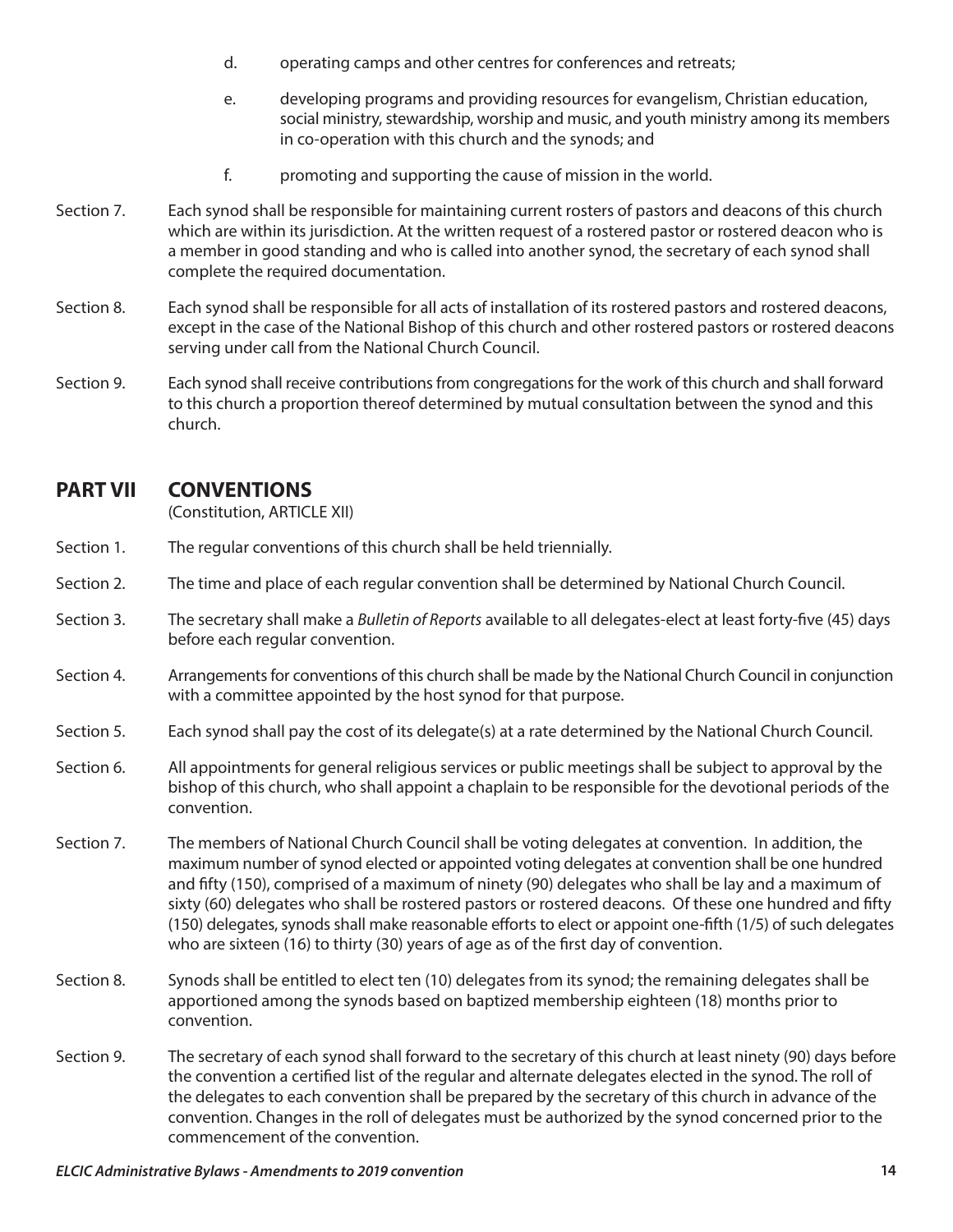- Section 10. Petitions from synods and congregations shall be submitted to the secretary of this church at least ninety (90) days prior to the convention for referral to the Committee of Reference and Counsel, and for inclusion in the *Bulletin of Reports*.
- Section 11. During the first session of each regular convention, the bishop of this church shall announce the membership of the following committees appointed by the officers:
	- a. Committee of Reference and Counsel; and
	- b. Committee on Conduct of Elections.
- Section 12. A resolution of a general character which is not germane to the pending question or report shall be given to the Committee of Reference and Counsel by the delegate proposing such resolution. The Committee of Reference and Counsel shall report all such resolutions to the convention with its recommendation(s). Other duties of the committee shall be to grant or deny permission to distribute printed or electronic matters not issued from the office of this church, to be consulted in amendments to the agenda once the convention has commenced and to give such assistance to the bishop as may be requested.
- Section 13. All reports published in the *Bulletin of Reports* or in supplements thereto shall be received by the convention by virtue of that fact without vote.
- Section 14. Official representatives from other church bodies may be given seat and voice.
- Section 15. Any delegate may request the convention to grant any person the privilege of addressing the convention upon any matter then under consideration. Such request shall be granted only upon the affirmative vote of at least two-thirds (2/3) of the delegates then present and voting. However, such person shall not thereby have seat or voice in the convention.
- Section 16. Unless otherwise determined by a two-thirds (2/3) vote of the convention, all speeches in general discussion shall be limited to three (3) minutes.
- Section 17. At every triennial convention, in addition to any other business that may be transacted, the National Church Council shall present a report on the activities of the National Church Council since the last triennial convention, including a report on the financial position of this church.
- Section 18. When a motion calling for an appropriation of funds comes before the convention from any source other than the National Church Council, it shall be referred at once to said council for consideration and report.
- Section 19. Special conventions shall be called for specified purposes by the bishop of this church to be held within ninety (90) days of receiving a request in writing from two-thirds (2/3) of the members of the National Church Council or from a majority of the Synods Councils
- Section 20. The voting membership at a special convention shall consist of the delegates seated in the preceding regular convention providing they have not been disqualified by termination of membership. Synod Councils shall fill vacancies by appointment.
- Section 21. The secretary shall give written notice of any special convention to each delegate and shall make such notice available through the website of this church at least thirty (30) days prior to the opening date of the convention.
- Section 22. A quorum for any convention shall consist of at least thirty (30) per cent of the delegates provided that such delegates are from a majority of the synods.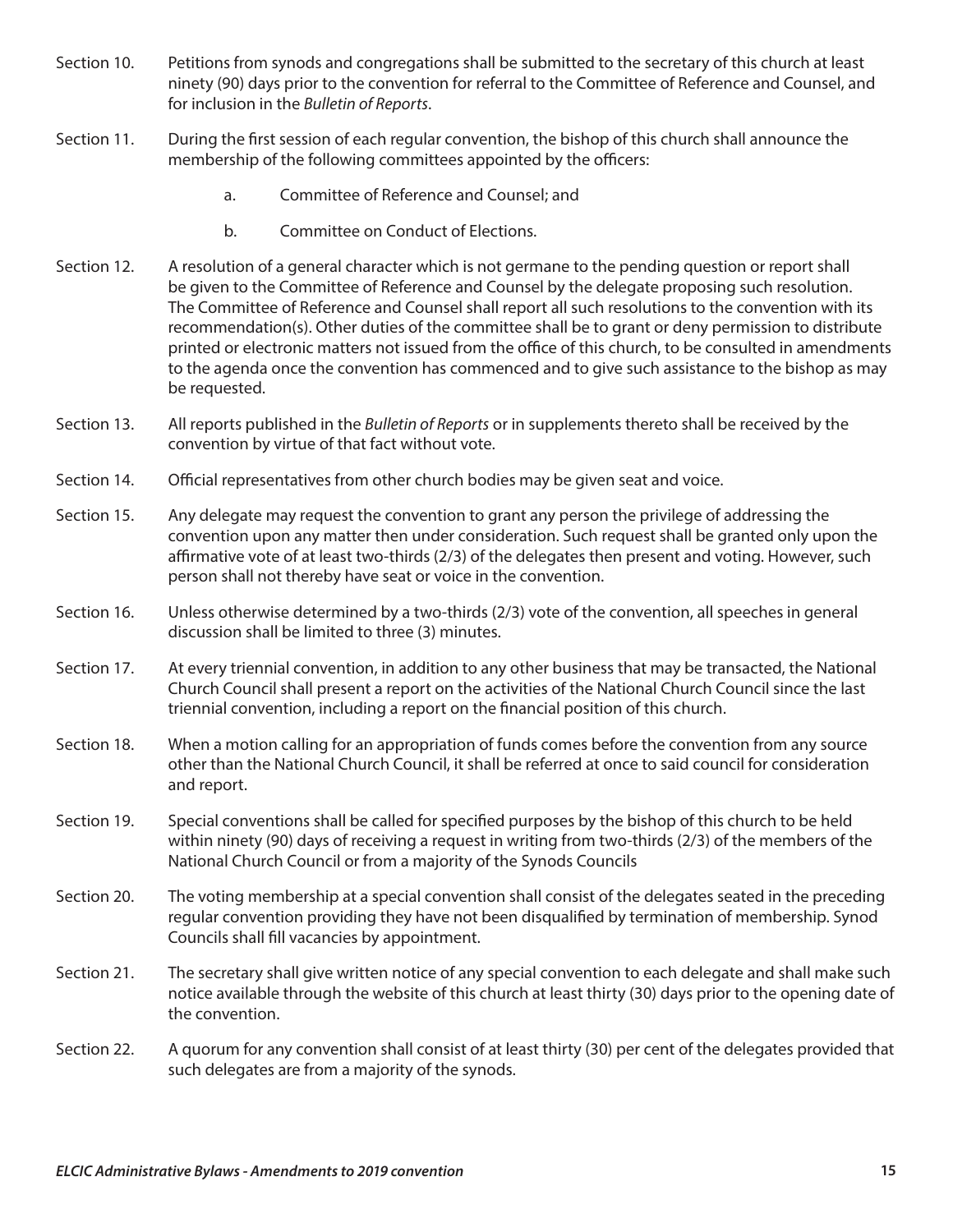Section 23. No error or omission in giving notice of any triennial or special convention or any adjourned convention, whether triennial or special, shall invalidate such convention or make void any proceedings taken thereat and any delegate may at any time waive notice of any such convention and may ratify, approve and confirm any or all proceedings taken or had thereat. For purpose of sending notice to any delegate, director or officer for any convention or otherwise, the address of the delegate, director or officer shall be such individual's last address recorded on the books of this church.

## **PART VIII NOMINATIONS AND ELECTIONS**

- Section 1. The procedure for nominations in general shall be as follows:
	- a. The National Church Council shall appoint six (6) members, one (1) from each synod as well as the secretary of this church, to serve on the Committee on Nominations.
	- b. The committee shall elect its own convenor at an initial meeting called by the secretary. They shall prepare a slate of nominations for election by the convention to fill vacancies in the membership of the National Church Council and Court of Appeal except as otherwise provided. This slate shall be complete at least three (3) months prior to each convention.
	- c. At least six (6) months prior to the convention, the secretary shall publish on the official website of this church a list of vacancies to be filled at the convention.
	- d. The Committee on Nominations shall select two (2) nominees for each vacancy having concern for inclusive representation and the particular needs of the National Church Council and Court of Appeal and also for geographical and synodical distribution, but nominating no person holding an elected position whose term does not expire at the time of the convention.
	- e. Should any of the nominees indicate inability to serve, the Committee on Nominations shall make whatever alteration to the list of nominations as may be necessary.
	- f. Following the report of the Committee on Nominations to the convention, opportunity shall be given for nominations from the floor.
	- g. The report shall provide the following information about each nominee: occupation, synod, and a brief statement of experience. Like information shall be given by the nominator to the Committee on Conduct of Elections for each person nominated from the floor.
	- h. Upon completion of all nominations, the secretary shall ensure the official ballots are prepared.
- Section 2. The officers shall be elected in the following order: bishop, vice-chair, secretary, and treasurer.
- Section 3. In elections by the convention, the following rules shall apply:
	- a. All elections shall be by ballot. In all elections except as otherwise provided a majority of the votes cast on any ballot shall elect.
	- b. When the National Bishop is eligible for re-election, the first ballot shall contain one (1) name only in a yes or no vote on election of the incumbent National Bishop. Twothirds (2/3) of the ballots cast shall be required for election.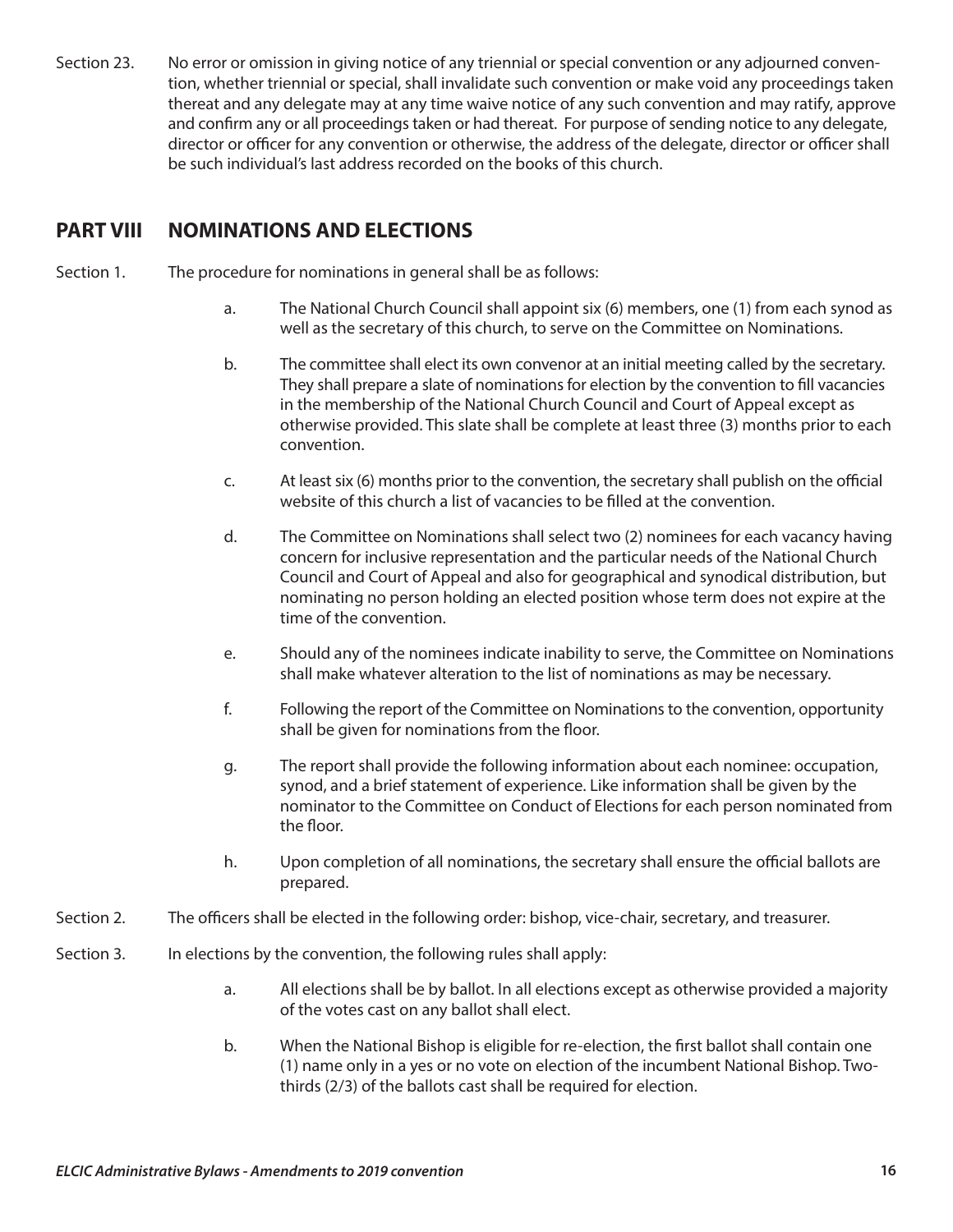- c. Should the election fail, the election shall proceed with an ecclesiastical ballot of nominations from the floor. On this ballot for bishop, three-fourths (3/4) of the votes cast shall be required for election. Thereafter, only such votes as are cast for persons who have received votes on the first or nominating ballot shall be valid. On the second ballot, two-thirds (2/3) of the votes cast shall be required for election. On the third ballot, a majority of the votes cast shall elect. On the fourth ballot, the voting shall be limited to five (5) persons receiving the highest vote on the third ballot, and a majority of the votes cast shall elect. On the fifth ballot, the voting shall be limited to the three (3) persons receiving the highest vote on the fourth ballot, and a majority of the votes cast shall elect. On the sixth ballot, the voting shall be limited to the two (2) persons receiving the highest vote on the fifth ballot, and a majority of the votes cast shall elect.
- d. Following the second ballot for bishop, each eligible person receiving one(1) or more votes will be invited to provide a brief biography. This may include congregational membership, degrees earned and honorary, pastorates and other positions held in the church, secular profession or occupation, membership on boards, special committees or agencies. Following the third ballot, those five (5) persons receiving the highest number of votes cast will be invited to address the convention. Following the fourth ballot, those three(3) persons receiving the highest number of votes cast will be invited to respond to questions submitted in writing from the convention delegates and selected by the Committee on Conduct of Elections. As each responds, the other two (2) will be sequestered.
- e. On the first ballot for vice-chair, three-fourths (3/4) of the votes cast shall be required for election. Thereafter, only such votes as are cast for persons who have received votes on the first or nominating ballot shall be valid. On the second ballot, two-thirds (2/3) of the votes cast shall be required for election. On the third ballot, the voting shall be limited to the four (4) persons receiving the highest vote on the second ballot, and a majority of the votes cast shall elect. On the fourth ballot the voting shall be limited to the three (3) persons receiving the highest vote on the third ballot, and a majority of the votes cast shall elect. On the fifth ballot the voting shall be limited to the two (2) persons receiving the highest vote on the fourth ballot, and a majority of the votes cast shall elect.
- f. The Committee on Conduct of Elections shall make available to the convention the following information concerning each person appearing on the third ballot for vicechair: congregational membership, degrees earned and honorary, positions held in the church, secular profession or occupation, membership on boards, special committees or agencies.
- g. National Church Council shall nominate a person for the offices of secretary and treasurer. Opportunity will be given for nominations from the floor of the convention.
- h. If no nominee receives a majority of votes on the first ballot for elections of secretary, treasurer, members of the National Church Council or Court of Appeal, only the names of the two (2) persons receiving the highest number of votes but not elected on the preceding ballot shall be entered on the next ballot.
- i. At no point during the election will any eligible person be permitted to withdraw his or her name from any ballot, nor will any person be compelled to provide a biography or address the convention.
- j. The result of each ballot in every election shall be announced in detail to the convention by the Committee on Conduct of Elections.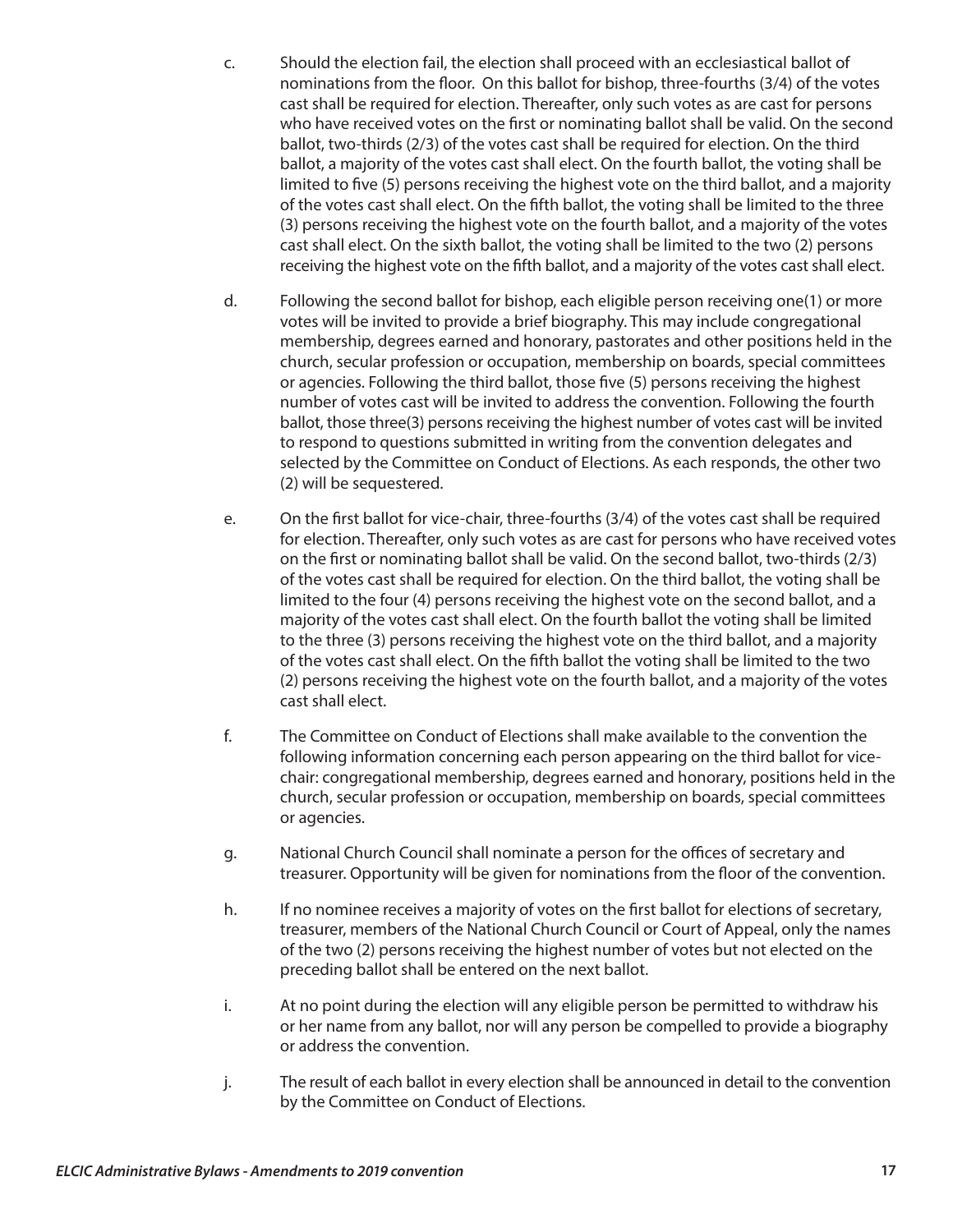- Section 4. In determining eligibility for re-election to the National Church Council or Court of Appeal, a term of office of eighteen (18) months or more shall be counted as a full term.
- Section 5. All terms of office, except as otherwise provided in these bylaws, shall begin at the conclusion of the convention at which the election thereto occurred.
- Section 6. A person shall not be eligible to serve on National Church Council and Court of Appeal concurrently.

## **PART IX NATIONAL CHURCH COUNCIL**

(Constitution, ARTICLE XIII)

- Section 1. The National Church Council (referred to as "the council) shall meet at least once per year.
- Section 2. In addition to the officers, the National Church Council shall consist of five (5) rostered members, one (1) from each synod; five (5) laypersons, one (1) from each synod; and one (1) layperson at large from the synod with the most baptized members. There shall be one (1) additional member appointed by the Council of General Synod (COGS) of the Anglican Church of Canada for a term to be determined by COGS.
- Section 3. The following persons are disqualified from being a director:
	- a. anyone who is less than eighteen (18) years of age;
	- b. anyone who is incapable; or
	- c. a person who has the status of bankrupt.
- Section 4. Directors, other than the officers and synod bishops, shall be elected by the convention for a term of three (3) years and are eligible for re-election but may not serve more than three (3) consecutive terms.
- Section. 5. The office of director shall be automatically vacated:
	- a. if the director resigns from office by delivering a written resignation to the secretary of this church;
	- b. if the director is found to be incapable;
	- c. if the director becomes bankrupt; or
	- d. on the director's death;
	-

e.

provided that if any vacancy shall occur for any reason in this paragraph contained, the council may, by majority vote, fill the vacancy by appointment until the next convention.

- Section 6. A majority of the members of the council shall constitute a quorum.
- Section 7. Meetings of the National Church Council may be called by the bishop or by the officers and shall be called by the bishop upon the written request of a majority of the directors.
- Section 8. Meetings of the National Church Council may be held at such time and place in Canada as is determined by the bishop or by the officers, provided that fifteen (15) days written notice of such meeting shall be given, other than by mail, to each director.
- Section 9. No error or omission in giving notice of any meeting of the council or any adjourned meeting of the council shall invalidate such meeting or make void any proceedings taken thereat and any director may at any time waive notice of any such meeting and may ratify, approve and confirm any or all proceedings taken or had thereat. Each director is authorized to exercise one (1) vote.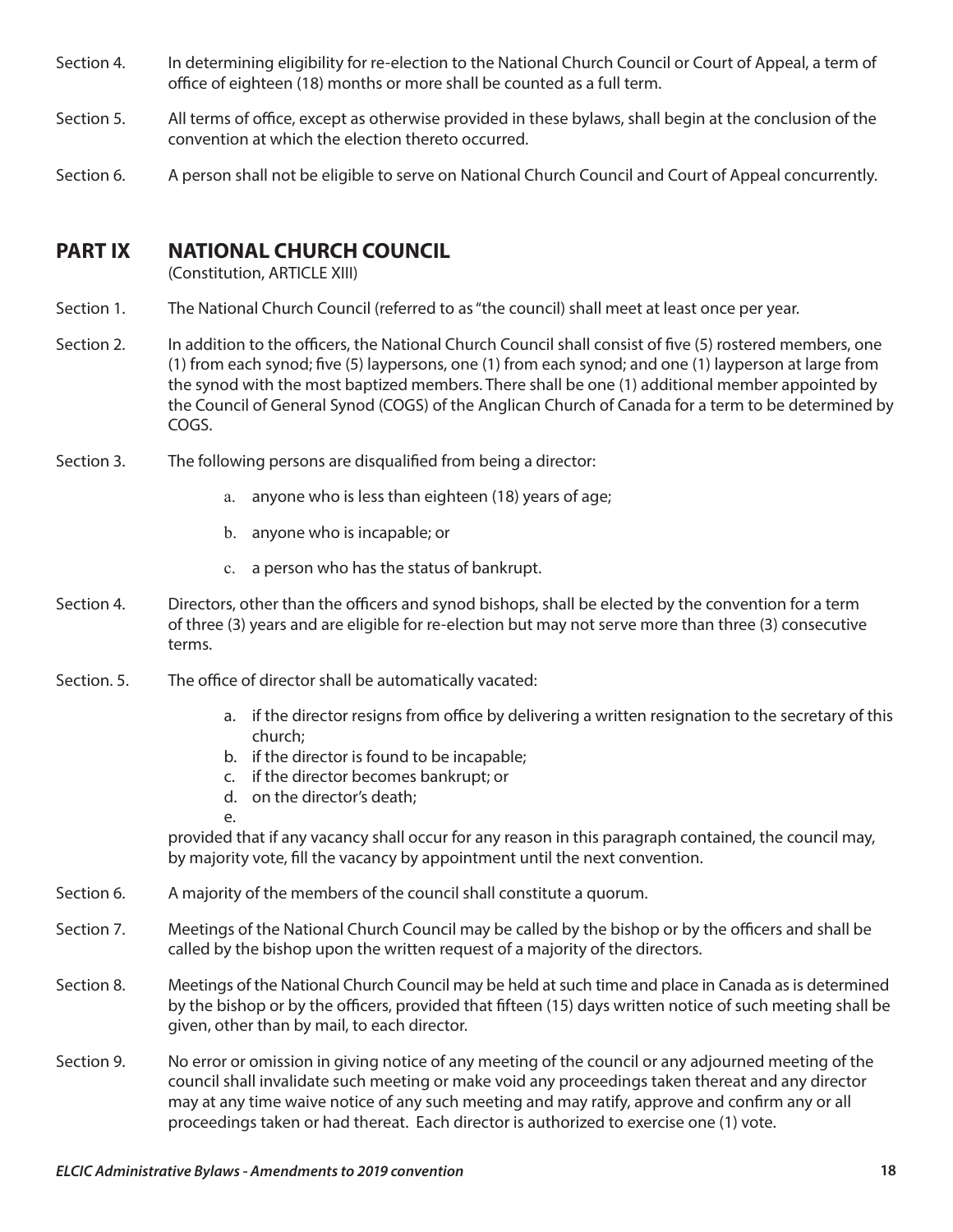- Section 10. If a majority of directors consent thereto generally or in respect of a particular meeting, a director may participate in a meeting of the council or of a committee of the council by means of electronic facilities that permits all persons participating in the meeting to hear each other. Each council member participating in such a meeting by such means is deemed to be present at the meeting.
- Section 11. The National Church Council may conduct a vote of the council via email. Protocol for conducting these votes shall be outlined in a policy approved by the National Church Council. Results of the vote shall be recorded in the minutes of the next council meeting.
- Section 12. A resolution in writing, signed by a majority of directors entitled to vote on that resolution at a meeting of the council or committee of the council, is as valid as if it had been passed at a meeting of the council or committee of the council.
- Section 13. The minutes of the National Church Council and the minutes of the officers shall be available to the directors, and such others as the council shall determine, each of whom shall receive a copy of such minutes.
- Section 14. The National Church Council shall arrange for the celebration of the duly authorized rite of this church when a new National Bishop is set apart to that office. The bishop of this church (or if such office is vacant, the council) shall appoint a bishop to preside at the rite.
- Section 15. The National Church Council shall issue letters of call to the rostered salaried staff of this church, to rostered pastors and rostered deacons serving within the structures and agencies of this church, and to those in special service in accordance with the bylaw provisions (Part IV, Section 3 or Part V, Section 3).
- Section 16. The National Church Council shall approve personnel policies applicable to all program and support staff.
- Section 17. The National Church Council may appoint such agents and engage such employees as it shall deem necessary from time to time and such persons shall have such authority and shall perform such duties as shall be prescribed by the council at the time of such appointment.
- Section 18. The directors and members of committees appointed by the directors shall serve as such without remuneration and no director or committee member shall directly or indirectly receive any profit from such position, provided that a director or a committee member may be paid reasonable expenses incurred by such individual in the performance of that individual's duties. Nothing herein contained shall be construed to preclude any director or committee member from serving this church as an officer or in any other capacity and receiving compensation therefor.
- Section 19. The National Church Council shall be responsible for organizing the National Convention.
- Section 20. The National Church Council may issue official statements on social or moral issues in the name of this church between its conventions when, in the judgment of the council, an emergency exists or when delay of such action until the next convention would impair the timeliness of an utterance that this church ought in conscience to make. Concurrence of two-thirds (2/3) of the total membership of the council shall be required in each such instance.
- Section 21. The bishop of this church shall be an ex officio member of all committees of council with voice and vote.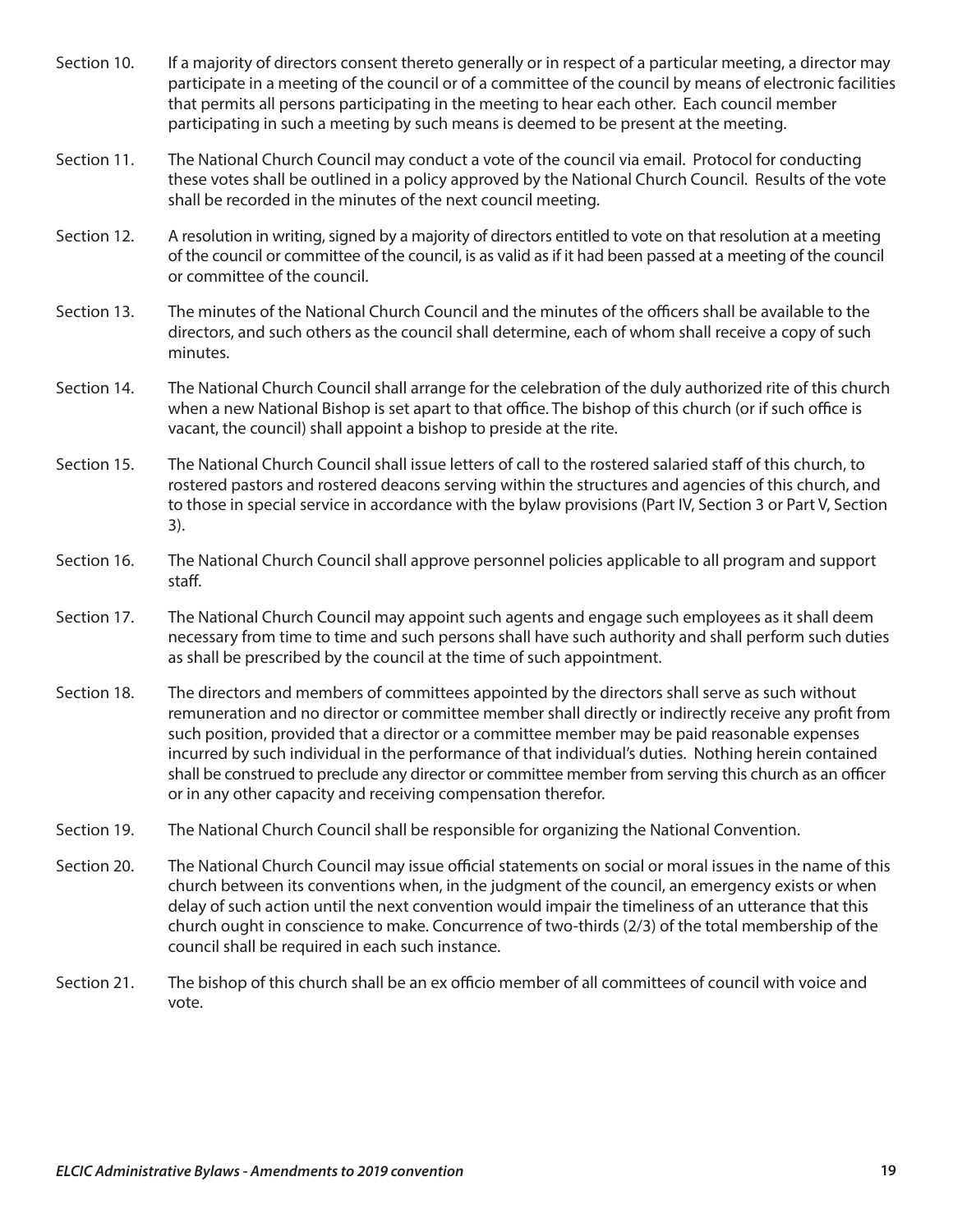## **PART X OFFICERS**

(Constitution, ARTICLE XIV)

- Section 1. The officers other than the bishop shall be elected by the convention for a term of three (3) years according to procedures established in the administrative bylaws. The bishop shall serve for a term of six (6) years. All officers shall be eligible to be re-elected without term limit and shall serve until their successors assume office.
- Section 2. Should a vacancy occur *ad interim* in any of the offices with the exception of the office of bishop, the National Church Council is empowered to fill the same until the next regular convention or to call a special convention to fill the vacancy. Each election by a convention shall be for a full term of office.
- Section 3. The terms of the officers other than bishop shall begin at the conclusion of the convention following election. The term of the bishop shall begin on the first day of September following election.
- Section 4. The bishop of this church shall:
	- a. serve as its leader and counsellor;
	- b. seek to preserve its peace and order;
	- c. call, convene and preside over its conventions and the meetings of the National Church Council;
	- d. speak publicly and witness for the gospel on behalf of this church;
	- e. oversee the officers and program staff;
	- f. co-ordinate the work of its committees;
	- g. represent this church at meetings of recognized independent organizations;
	- h. convene meetings of the bishops of the synods;
	- i. serve as the primary representative of this church in all inter-church associations and councils in which it holds membership;
	- j. be responsible for co-ordinating administrative matters, clarifying areas of overlapping or unassigned accountability;
	- k. convene meetings of the officers and executive staff of this church for consultation, other persons may be included at the discretion of the bishop;
	- l. serve as a consultant in the nomination process for the election of chief executive officers of the institutions of this church;
	- m. convene and chair meetings of the officers;
	- n. prepare a report on the state of this church for presentation at the conventions of this church and of its synods;
	- o. make regular reports to the National Church Council, analyzing the programs of this church and aiding the council in setting priorities and emphases in the work of this church;
	- p. represent this church at conventions of the synods or appoint a member of the National Church Council or a staff member to be a representative;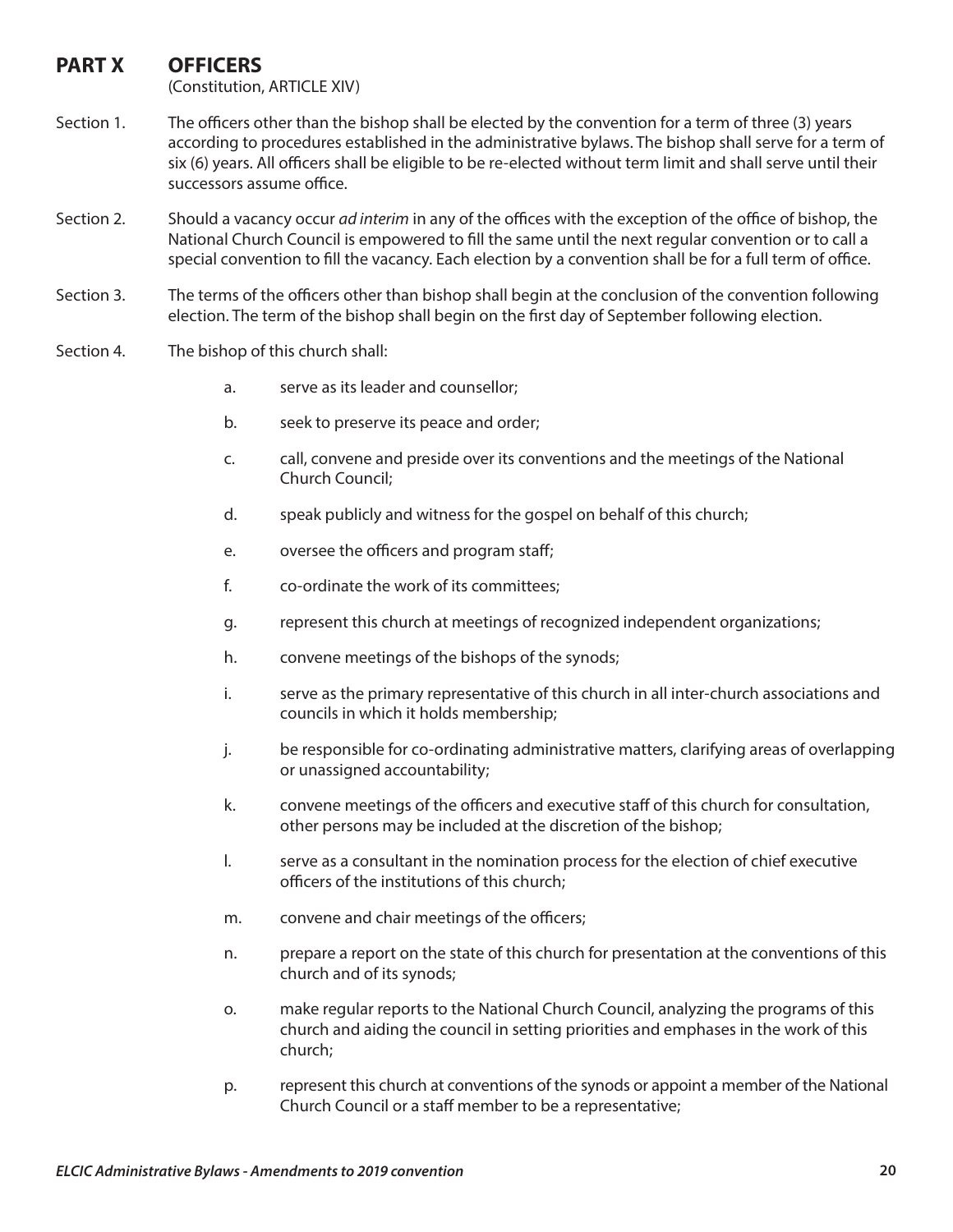- q. engage, with the approval of the National Church Council, such staff as is necessary to discharge the responsibilities assigned to the bishop;
- r. perform program responsibilities as may be necessary;
- s. serve full-time in office; and
- t. perform the additional duties prescribed in the constitution, administrative bylaws and resolutions of this church.

#### Section 5. The vice-chair shall:

- a. preside at conventions and at meetings of the National Church Council upon the request of the bishop;
- b. in the event of the death, resignation or incapacity of the bishop, convene the National Church Council to provide for the discharge of the bishop's duties pending the election of a new bishop at a regular or special convention; and
- c. perform the additional duties prescribed in the constitution, administrative bylaws and resolutions of this church.
- Section 6. The secretary shall:
	- a. keep or cause to be kept all record keeping duties on behalf of this church;
	- b. maintain the roster of congregations and synodically recognized ministries of this church;
	- c. have custody of the archives of this church, including:
		- i. official documents and records of this church;
		- ii. proceedings of the conventions of this church and of its synods; and
		- iii. biographical data of rostered pastors and rostered deacons who have served this church.
	- d. gather and publish the statistics of this church;
	- e. publish, as needed, the articles of incorporation and a current issue of the constitution and bylaws of this church and make available through the website of this church;
	- f. publish the time and place of each regular convention of this church at least six (6) months in advance of the opening date of the convention;
	- g. oversee the preparation and distribution of the *Bulletin of Reports* for each convention;
	- h. maintain a record of delegates, advisory members and official visitors of the conventions;
	- i. oversee registration of participants at regular and special conventions;
	- j. ensure a report of each convention is made available on the website of this church;
	- k. issue Certificates of Election and notify those concerned of resolutions adopted by each convention;
	- l. respond to inquiries seeking information on policies approved or actions taken by the National Church Council and by the conventions of this church;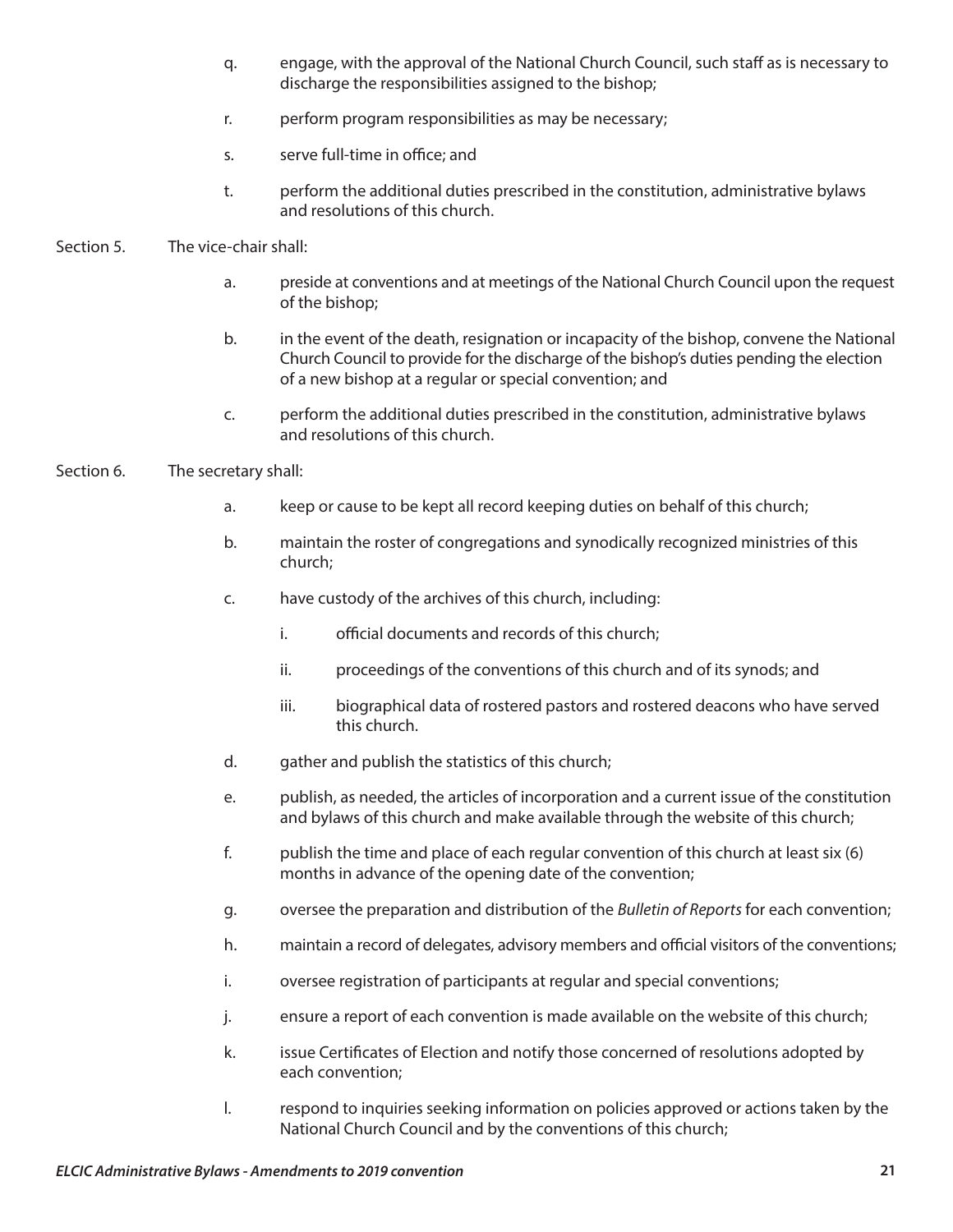- m. ensure that appropriate corporations are established for health care institutions or agencies owned by this church or its synods, and review and make recommendations regarding all proposed constitutional amendments; and
- n. perform the additional duties prescribed in the constitution, administrative bylaws and resolutions of this church.
- Section 7. The treasurer shall:
	- a. be the fiscal officer of this church;
	- b. keep or cause to be kept proper accounting records;
	- c. keep or cause to be kept the deposit of money and the disbursement of funds;
	- d. make full report of the financial affairs of this church to conventions and to the National Church Council;
	- e. be responsible for the safekeeping of the securities, insurance policies, deeds,

abstracts, mortgages and other legal instruments held by the National Church Council on behalf of this church and its boards; and

- f. perform the additional duties prescribed in the constitution, administrative bylaws and resolutions of this church.
- Section 8. During the intervals between meetings of the National Church Council, the officers shall possess and may exercise (subject to any restrictions which the National Church Council may from time to time make) all of the powers of the National Church Council in the management and direction of the day-to-day operation of this church (save and except only such acts as must by the Act or these bylaws be performed by the National Church Council itself) in such manner as the officers may deem best in the interest of this church in all cases in which specific direction shall not have been given by National Church Council. All actions of the officers shall be reported to the National Church Council at the meeting next succeeding such actions and shall be subject to revision or alteration by the National Church Council, provided that no acts or rights or third parties shall be affected or invalidated by any such revision or alteration.
- Section 9. Meetings of the officers shall be held at such time and place in Canada as is determined by the members of such committee provided that three (3) days written notice of such meeting shall be given, other than by mail, to each member of such committee. Three (3) members of such committee shall constitute a quorum. No error or omission in giving notice of any meeting of the officers or any adjourned meeting of the officers shall invalidate such meeting or make void any proceedings taken thereat and any member of such committee may at any time waive notice of any such meeting and may ratify, approve and confirm any or all proceedings taken or had thereat. Each member of the committee is authorized to exercise one (1) vote.

## **PART XI RECALL OR DISMISSAL OF AN OFFICER**

- Section 1. The recall or dismissal of an officer of this church or of an officer of a synod of this church and the vacating of the office may be effected:
	- a. for willful disregard or violation of the constitution, administrative bylaws, authority or resolutions of this church;
	- b. for such physical or mental disability or incompetence as may render the officer incapable of performing the duties of office; or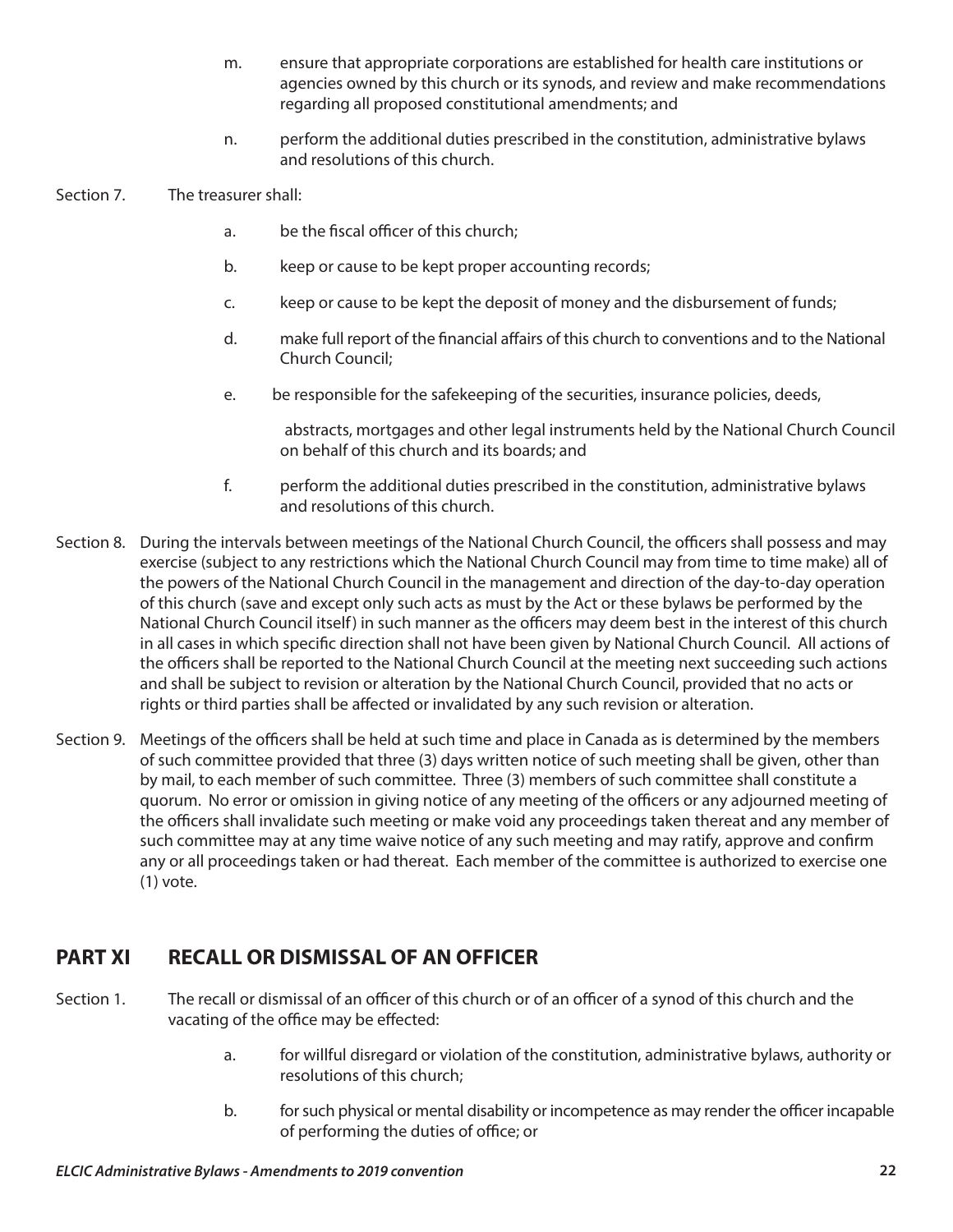- c. for such conduct as would subject the officer to disciplinary action in the synod, congregation or synodically recognized ministry of which he or she is a member.
- Section 2. Proceedings for recall or dismissal shall be instituted by filing with the chairperson of the Court of Appeal a petition stating specifically the charge or charges.
	- a. A statement of charge against an officer of the National Church may be initiated by:
	- i. at least two-thirds (2/3) of the elected members of the National Church Council; or
	- ii. a petition signed by at least one-fifth (1/5) of those who were delegates to the latest convention of this church, at least fifteen (15) of whom shall be rostered delegates and at least fifteen (15) of whom shall be lay delegates representing at least two (2) synods with no more than twenty (20) from any one (1) synod.
	- b. A statement of charge against a synod officer may be initiated by:
	- i. at least two-thirds (2/3) of the elected members of the Synod Council;
	- ii. at least one-fifth (1/5) of those who were delegates to the latest convention of the synod, at least one-quarter (1/4) of whom are rostered delegates and at least one-quarter (1/4) of whom are lay delegates; or
	- iii. at least two-thirds (2/3) of the elected members of the National Church Council.
- Section 3. The chairperson of the Court of Appeal shall cause a copy of the statement of charge to be delivered to the accused officer, together with a notice of the time and place when the court will meet to hear the charges. The accused officer shall have the right to present a defence. After hearing such testimony as it may deem necessary and helpful, the court shall decide promptly whether the charges have been sustained and whether the accused officer shall be recalled or dismissed and the office vacated. If the charges are not sustained the statement of charge shall be dismissed. A judgment dismissing the charges shall be final and not subject to appeal. In any case, the court shall report the filing of the statement of charge and its disposition to the next convention of this church or, in the case of a synod officer, of the synod.
- Section 4. Notice of a decision by the Court of Appeal that the charges have been sustained shall be given to the accused officer, and the officer may file an appeal of the decision with the Court of Appeal within forty-five (45) days after receipt of such notice. Such appeal shall be heard at the next convention and the convention may decide by a two-thirds (2/3) vote, after debate but without receiving testimony, that the officer shall be recalled or dismissed and the office vacated.
- Section 5. After a decision that the charges have been sustained, if it is deemed by the Court of Appeal essential to good order that the accused officer should be meanwhile suspended, the Court of Appeal, a majority of members concurring, shall direct its chair to notify the National Church Council or Synod Council, which in such case shall require a two-thirds (2/3) vote, suspend the accused officer from performance of the duties of office pending action on an appeal, and may make provision for performance of such duties *ad interim*.
- Section 6. The Court of Appeal shall promulgate such additional rules of procedure, as it may deem necessary for the performance of its duties under this item.

## **PART XII CONFERENCE OF BISHOPS**

- Section 1. There shall be a Conference of Bishops composed of the National Bishop and the synodical bishops.
- Section 2. The Conference of Bishops shall be convened by the National Bishop at least annually.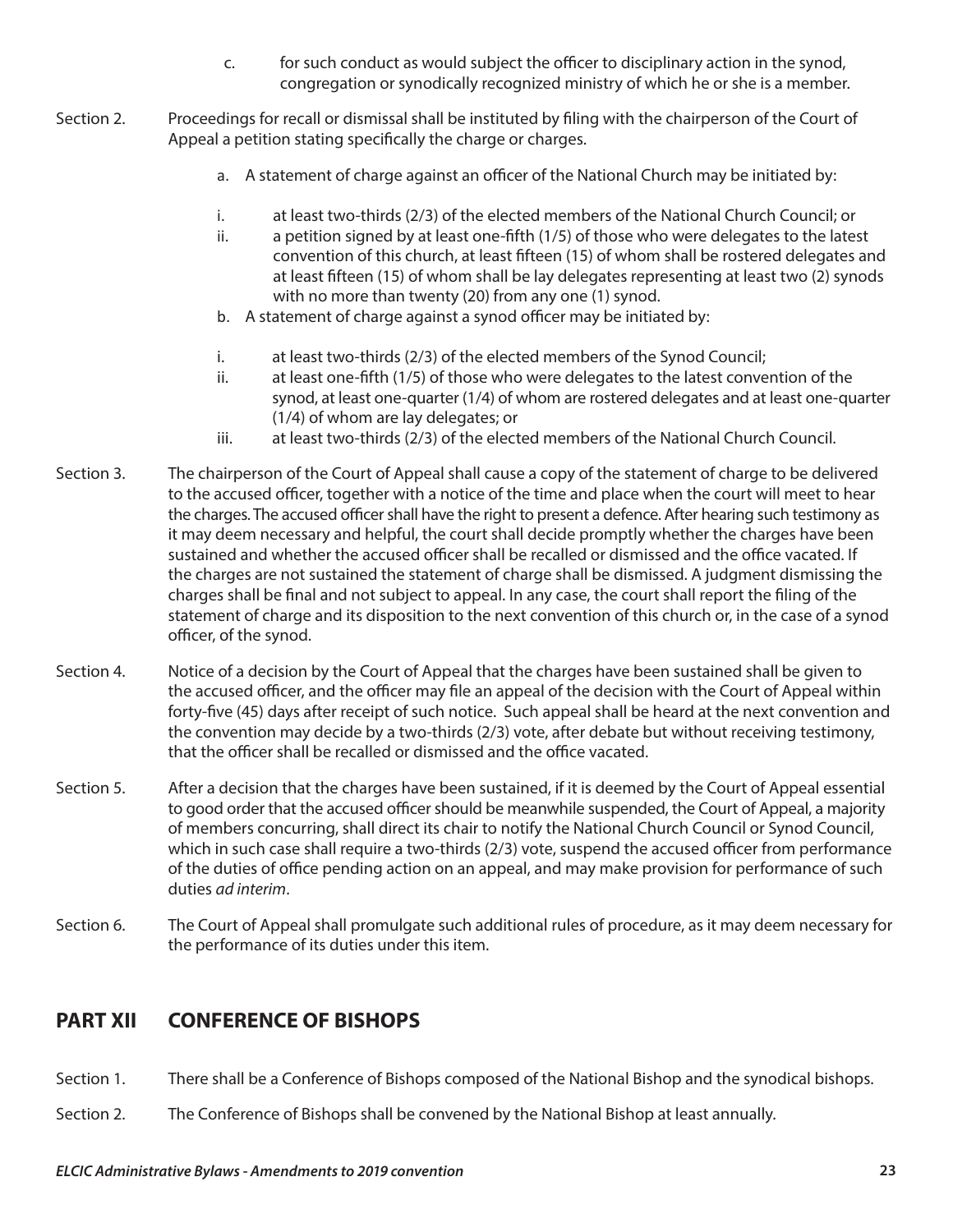#### Section 3. The Conference of Bishops shall:

- a. attend to the spiritual and collegial nurture of its members;
- b. reflect and provide vision on issues that affect the life of the church;
- c. develop and share objectives and strategies concerning pastoral leadership;
- d. recommend policy and practice to the National Church Council;
- e. advise National Church Council on referred matters; and
- f. strive to achieve consistent practice across the synods.

## **PART XIII COLLEGES, UNIVERSITIES AND SEMINARIES**

#### Section 1. *Ownership and Governance of Schools*

Ownership of the colleges and universities of this church shall be vested in this church.

- Section 2. Each school shall present a report to the convention of this church.
- Section 3. Ownership and Governance of Seminaries

Ownership of the Lutheran Theological Seminary Saskatoon shall be vested in the four (4) western synods. Ownership of the Martin Luther University College shall be vested in the Eastern Synod. The Board of Governors shall be elected or appointed by the appropriate synods.

## **PART XIV BENEFIT AND PENSION PLANS**

(Constitution, ARTICLE XV)

- Section 1. A pension plan and group benefits plan shall be maintained through a wholly owned subsidiary of this church. The board of directors of such subsidiary shall be elected by the National Church Council and such board of directors shall manage and supervise the administration of the pension plan and group benefits plan and their portfolios.
- Section 2. Entities associated with this church shall co-operate with the wholly owned subsidiary of this church to ensure that the following pension and benefit plans are available for their respective employees:
	- a. a contributory pension plan constructed on the money-purchase principle;
	- b. a group benefits plan that provides life and disability insurance and such other benefits as may be determined by the board appointed to administer the group benefits plan.
- Section 3. The entities associated with this church shall ensure that each eligible employee is properly enrolled in the pension plan referred to in Section 2.a, and that all necessary documents are completed and all necessary contributions are made in order to provide for such participation.
- Section 4. The entities associated with this church shall ensure that each eligible employee is properly enrolled in the group benefits plan referred to in Section 2.b, and that all necessary documents are completed and all necessary payments are made in order to provide for such participation.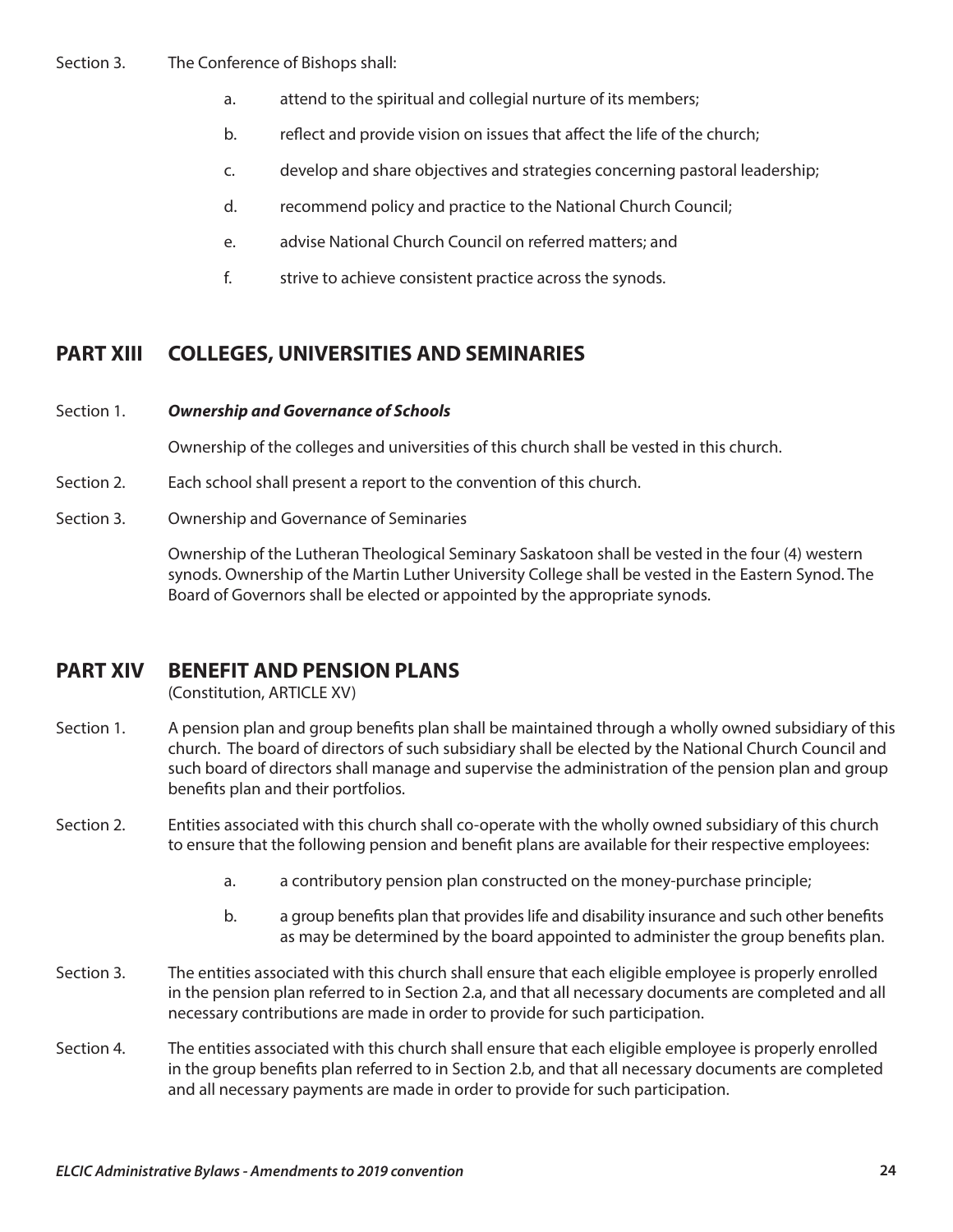## **PART XVI SPECIAL INTEREST CONFERENCES**

(Constitution, ARTICLE XVI)

- Section 1. Upon receipt of formal notice from not fewer than six (6) congregations and not fewer than six (6) rostered pastors or rostered deacons of a desire for the formation of a Special Interest Conference representing a specific national and cultural heritage, the bishop of this church shall convene the interested persons for the purpose of organizing such a conference. As long as at least four (4) congregations and at least four (4) rostered pastors or rostered deacons desire the continuation of the conference, it shall not be disbanded involuntarily.
- Section 2. Other special interest conferences of a like character may be organized and continued in existence by the convention or the National Church Council at its discretion upon the expression of a similar desire on the part of any number of congregations and rostered pastors or rostered deacons of this church.
- Section 3. The officers of a Special Interest Conference and the committee on arrangements for its next annual or biennial meeting shall constitute the entire continuing organization of the conference unless an exception to this rule is granted in a specific instance by the National Church Council.

## **PART XVII COURT OF APPEAL**

(Constitution, ARTICLE XVII)

- Section 1. The Court of Appeal shall consist of five (5) members, three (3) lay and two (2) rostered, who shall be elected by the convention for a term of three (3) years. No member may hold a position on National Church Council, Synod Council or a synodical committee for theological education and leadership. No member shall serve more than two (2) consecutive terms. A vacancy occurring ad interim may be filled by the National Church Council until the next regular convention, which shall fill the unexpired term.
- Section 2. A quorum shall consist of three (3) members including at least one (1) lay and one (1) rostered member. A majority must concur in any decision.
- Section 3. The court shall elect its own chair and secretary.
- Section 4. Due notice of the time and place of meetings of the court shall be given by its secretary to all persons involved in the case.
- Section 5. The court may make rules and orders in any matter of procedure not provided for in this bylaw in order to facilitate the proper and expeditious handling of its business.
- Section 6. Disciplinary actions of Synod Councils may be appealed to the court. The decisions of the court in such matters shall be final. Such decisions shall be reported to the parties involved in the appeal and to the bishop of this church.
- Section 7. An appeal must be filed with the secretary of the court within forty-five (45) days from the date of the decision, which is being appealed. The court shall hear and determine the appeal on the data upon which the decision appealed was based and render its verdict in writing. The court may, for the purpose of hearing and determining the appeal, receive such further evidence and in such manner and form as it in its sole discretion may determine.
- Section 8. All decisions of the Court of Appeal shall be posted on the official website of this church and in the *Bulletin of Reports* in full or in summary form, as directed by the chair of the court.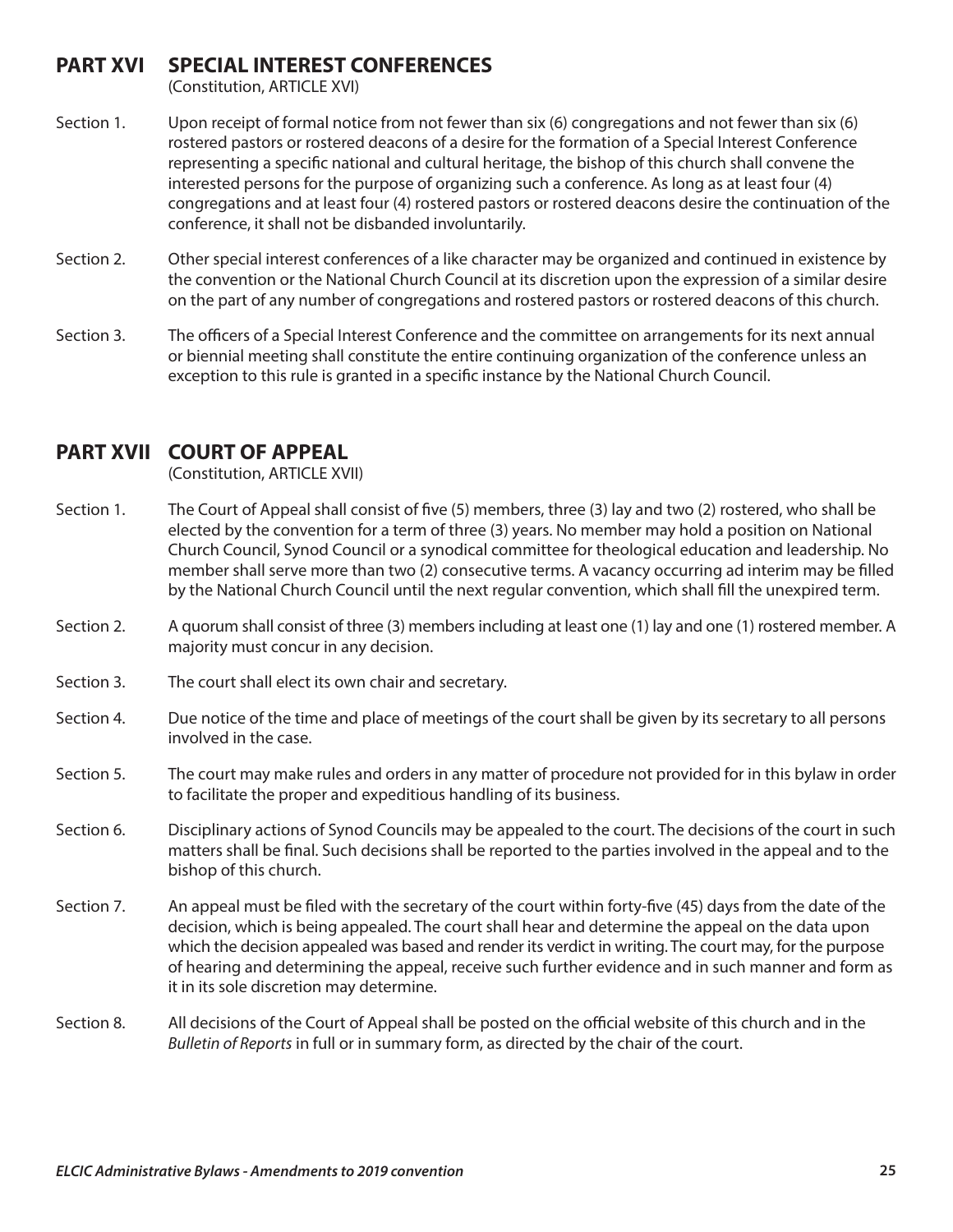## **PART XVII INDEMNIFICATION**

- Section 1. This church may indemnify a director or officer of this church, a former director or officer of this church or another individual who acts or acted at this church's request as a director or officer, or an individual acting in a similar capacity, of another entity, against all costs, charges and expenses, including an amount paid to settle an action or satisfy a judgment, reasonably incurred by the individual in respect of any civil, criminal, administrative, investigative or other proceeding in which the individual is involved because of that association with this church or other entity.
- Section 2. This church may advance moneys to a director, officer or other individual for the costs, charges and expenses of a proceeding referred to in Section 1. The individual shall repay the moneys if the individual does not fulfil the conditions of Section 3.
- Section 3. This church may not indemnify an individual under Section 1 unless the individual:
	- a. acted honestly and in good faith with a view to the best interests of this church, or, as the case may be, to the best interests of the other entity for which the individual acted as director or officer or in a similar capacity at this church's request; and
	- b. in the case of a criminal or administrative action or proceeding that is enforced by a monetary penalty, the individual had reasonable grounds for believing that the individual's conduct was lawful.
- Section 4. This church may with the approval of a court, indemnify an individual referred to in Section 1, or advance moneys under Section 2, in respect of an action by or on behalf of this church or other entity to procure a judgment in its favour, to which the individual is made a party because of the individual's association with this church or other entity as described in Section 1 against all costs, charges and expenses reasonably incurred by the individual in connection with such action, if the individual fulfils the conditions set out in Section 3.
- Section 5. Despite Section 1, an individual referred to in that section is entitled to indemnity from this church in respect of all costs, charges and expenses reasonably incurred by the individual in connection with the defence of any civil, criminal, administrative, investigative or other proceeding to which the individual is subject because of the individual's association with this church or other entity as described in Section 1, if the individual seeking indemnity:
	- a. was not judged by the court or other competent authority to have committed any fault or omitted to do anything that the individual ought to have done; and
	- b. fulfils the conditions set out in Section 3.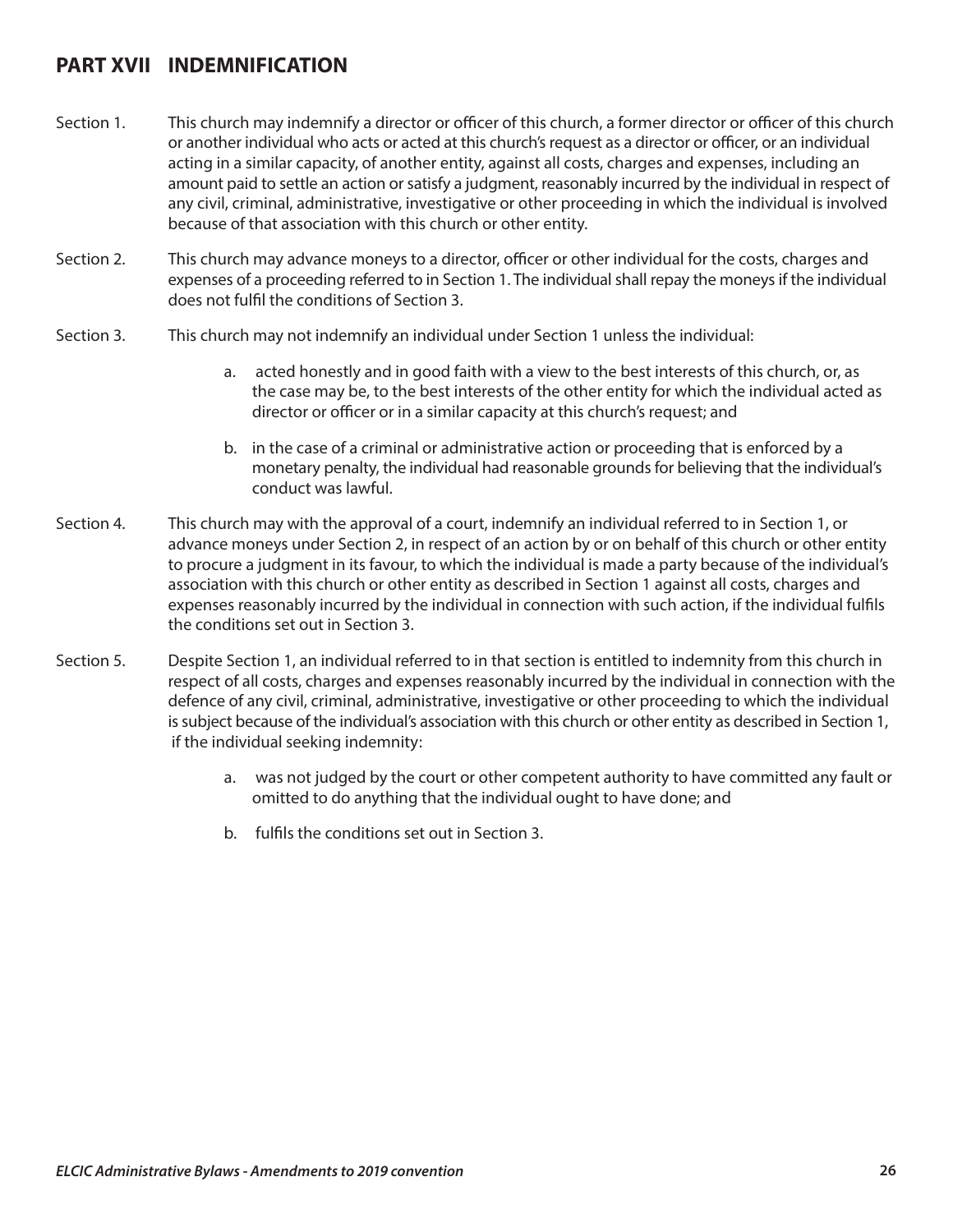## *Signatures of two directors/trustees:*

| Sign              |  |
|-------------------|--|
|                   |  |
| <b>Print Name</b> |  |
|                   |  |
|                   |  |
| Sign              |  |
|                   |  |

*Print Name*